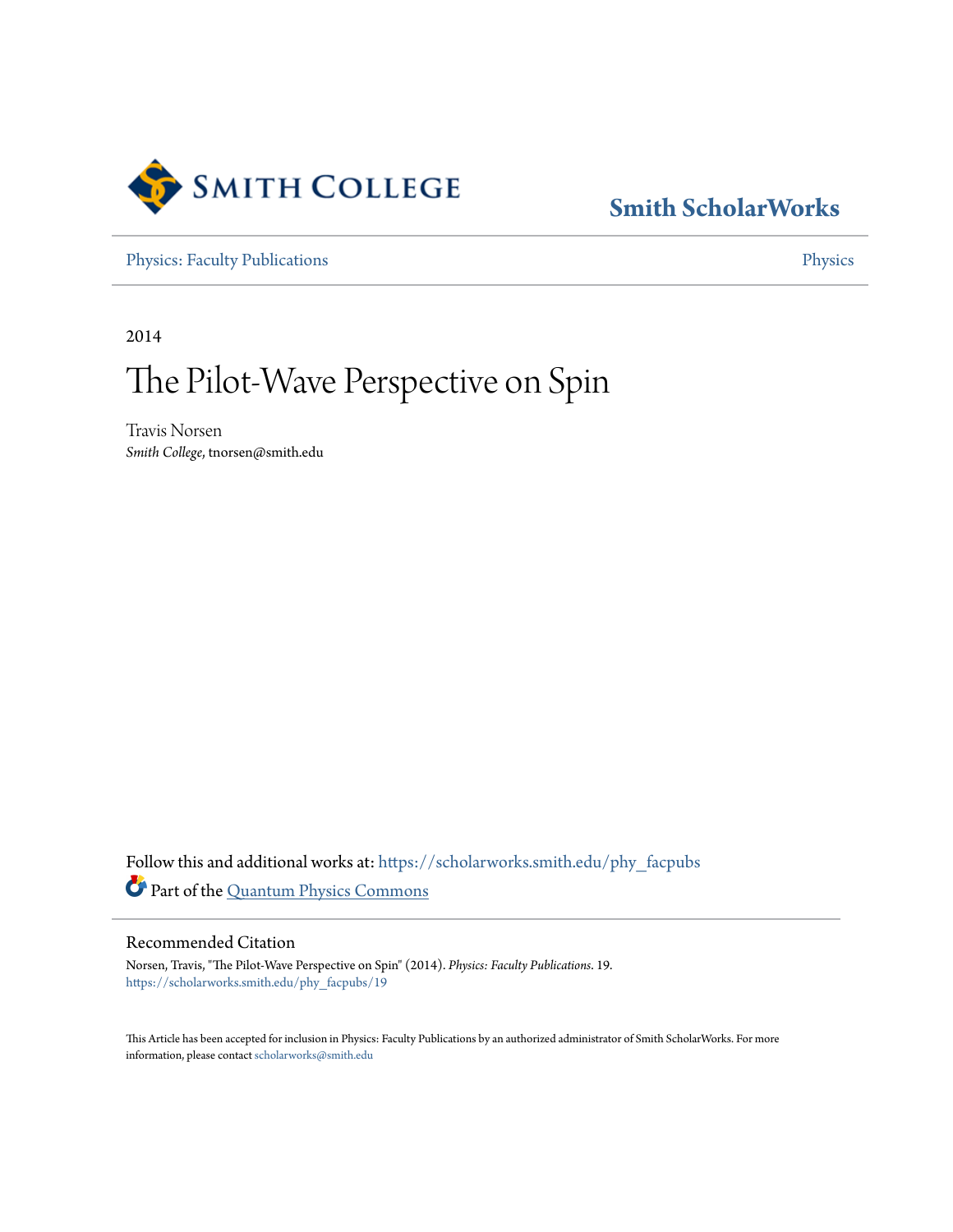

## The pilot-wave perspective on spin

Travis Norsen<sup>a)</sup>

Smith College, Northampton, Massachusetts 01060

(Received 7 May 2013; accepted 22 November 2013)

The alternative pilot-wave theory of quantum phenomena—associated especially with Louis de Broglie, David Bohm, and John Bell—reproduces the statistical predictions of ordinary quantum mechanics but without recourse to special *ad hoc* axioms pertaining to measurement. That (and how) it does so is relatively straightforward to understand in the case of position measurements and, more generally, measurements, whose outcome is ultimately registered by the position of a pointer. Despite a widespread belief to the contrary among physicists, the theory can also account successfully for phenomena involving spin. The main goal of this paper is to explain how the pilotwave theory's account of spin works. Along the way, we provide illuminating comparisons between the orthodox and pilot-wave accounts of spin and address some puzzles about how the pilot-wave theory relates to the important theorems of Kochen and Specker and Bell. © 2014 American Association of Physics Teachers.

[http://dx.doi.org/10.1119/1.4848217]

#### I. INTRODUCTION

In an earlier paper, which readers are encouraged to examine first and which I refer to hereafter as "the earlier paper," I attempted to give a physicists' introduction to the alternative, de Broglie-Bohm pilot-wave theory of quantum phenomena.<sup>1</sup> As a so-called "hidden variable theory," the pilot-wave theory adds something to the state descriptions of ordinary quantum mechanics: in addition to the usual wave function  $\Psi$  obeying the usual Schrödinger equation

$$
i\hbar \frac{\partial \Psi}{\partial t} = \hat{H}\Psi,
$$
\t(1)

one also has definite positions for each particle in the system. For example, for a system of  $N$  spinless nonrelativistic particles, the position  $\overrightarrow{X}_n$  of the *n*th particle will evolve according to

$$
\frac{d\vec{X}_n(t)}{dt} = \frac{\vec{j}_n(\vec{x}_1, \vec{x}_2, \dots, \vec{x}_N, t)}{\rho(\vec{x}_1, \vec{x}_2, \dots, \vec{x}_N, t)}\bigg|_{\vec{x}_k = \vec{X}_k(t) \forall k},
$$
\n(2)

where  $\vec{j}_n = (\hbar/2mi)(\Psi^* \vec{\nabla}_n \Psi - \Psi \vec{\nabla}_n \Psi^*)$  is (what in ordinary QM is termed) the probability current associated with particle *n* and  $\rho = \Psi^* \Psi$  is (what in ordinary QM is termed) the probability density.

As explained in the earlier paper, the pilot-wave theory involves the quantum equilibrium hypothesis (QEH), according to which the particle positions are assumed to be *random*, with initial  $(t = 0)$  probability distribution

$$
P[\vec{X}_1 = \vec{x}_1, ..., \vec{X}_N = \vec{x}_N] = |\Psi(\vec{x}_1, ..., \vec{x}_N, 0)|^2.
$$
 (3)

It is then a purely mathematical consequence of Eqs. (1) and (2) that the probability distribution will remain  $|\Psi|^2$ -distributed for all times. The family of possible particle trajectories thus "flows along with"  $\rho$ , a property that has been dubbed the "equivariance" of the  $|\Psi|^2$  probability distribution.<sup>2</sup>

Critics of the theory often argue that the addition of these definite particle positions is pointless (or "metaphysical") because at the end of the day the theory's empirical predictions match those of ordinary quantum mechanics, which latter predictions are of course made using the wave function

alone. What the critics fail to appreciate, however, is that adding the particle positions allows something to be subtracted elsewhere in the system. In particular, the dynamical laws sketched above—namely, Eqs. (1) and (2)—constitute the entirety of the dynamical postulates of the theory. No additional axioms or special exceptions to the usual rules such as the collapse postulate of ordinary QM—need to be introduced in order to understand measurement or, more generally, the emergence of the familiar everyday classical world.

In the earlier paper, this point was developed in the context of some simple scattering experiments involving single particles. In such situations, the fact that the scattered particle is found, whole, at some particular place at the end of the experiment is explained in the simplest imaginable way: there really is a particle following a definite trajectory and hence possessing a perfectly definite position at all times. The detector finds it at a particular place (even when its wave function is spread out across several different places) because it is already at a particular place before interacting with the detector. And equivariance, in light of the QEH, guarantees that the probability for the particle to be at a certain place at the end of the experiment perfectly matches what ordinary QM would instead describe as the probability that the measurement intervention triggers a collapse that makes the particle suddenly materialize at that place. It is thus clear, in pattern, how the pilot-wave theory reproduces the statistical predictions of ordinary QM for experiments that end with the measurement of the position of a particle.

That the pilot-wave theory makes the same predictions as ordinary QM for other kinds of measurements as well can be understood by including the particles constituting the measuring device in the system under study. Consider for example a simple schematic treatment of the measurement of, say, the energy of a particle with initial wave function  $\psi_0(x)$ .<sup>3</sup> The measurement apparatus is imagined to have a pointer with spatial coordinate y and initial wave function  $\phi(y) = \phi_0(y)$ , where  $\phi_0$  is a narrow packet centered at the origin, corresponding to a "ready" state for the apparatus.

An interaction between the particle and the pointer is regarded as a "measurement of the energy of the particle" if the Schrödinger equation (for the particle+pointer system) produces the following sort of time-evolution in the case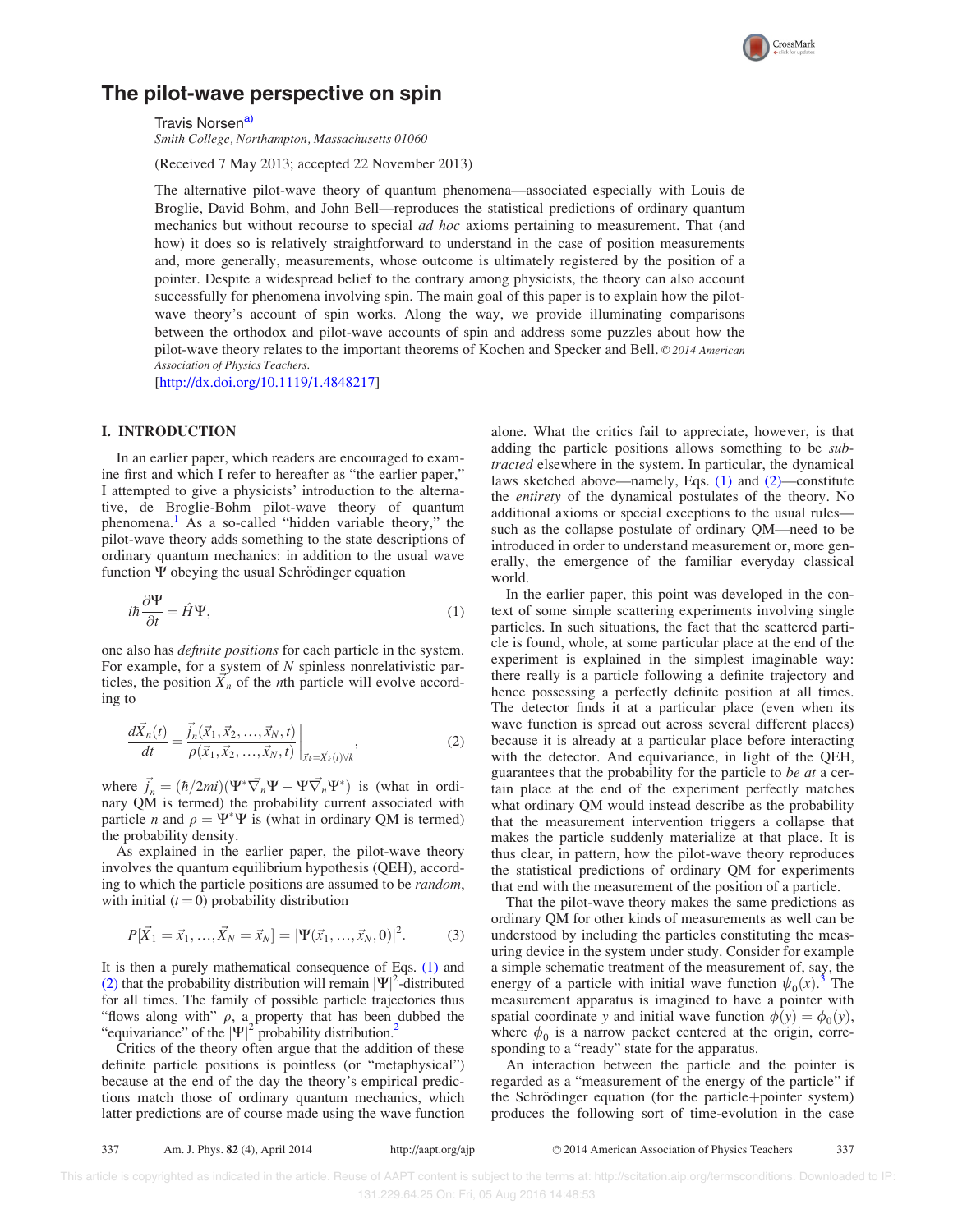that the particle is initially in an "energy eigenstate"  $\psi_0(x)$  $=\psi_i(x)$  with eigenvalue  $E_i$ :

$$
\psi_i(x)\phi_0(y) \to \psi_i(x)\phi_0(y - \lambda E_i). \tag{4}
$$

That is, at the end of the experiment, the wave function for the pointer is now sharply peaked around some new point  $y = \lambda E_i$  proportional to the initial energy  $E_i$  of the particle. The pointer, in short, indicates the energy of the particle.

But the linearity of the Schrödinger equation then immediately implies that, in the general case in which the particle is initially in an arbitrary superposition of energy eigenstates, the evolution goes as follows:

$$
\left(\sum_{i} c_{i} \psi_{i}(x)\right) \phi_{0}(y) \to \sum_{i} c_{i} \psi_{i}(x) \phi_{0}(y - \lambda E_{i}).
$$
 (5)

The resulting "Schrödinger cat" type state is of course problematic from the point of view of ordinary QM: instead of registering some one definite outcome for the experiment, the pointer itself ends up in an entangled superposition. Enter the collapse postulate to save us from the troubling implications of universal Schrödinger evolution! But this is no problem at all in the pilot-wave theory, according to which the (directly perceivable) final disposition of the pointer is not to be found in the wave function, but instead in the actual position  $Y$  of the pointer particle at the end of the experiment. It follows from the equivariance property discussed earlier that, assuming the initial particle positions are random in accordance with the QEH, there will be a probability  $|c_i|^2$  that the actual value of Y at the end of the experiment is (near)  $\lambda E_i$ . That is, the pointer will point to a definite place, with probabilities given by the usual quantum rules, but, here, by rigorously following the basic dynamical rules, rather than making up special exceptions when they produce embarrassing results.

One can thus understand how the pilot-wave theory manages to reproduce the statistical predictions of ordinary QM, at least in cases where one measures position or measures some other quantity but by means of the position of a pointer. But … what about spin? Of all the phenomena surveyed in undergraduate quantum mechanics courses, those involving intrinsic spin and its measurement—which Pauli famously described as indicating a mysterious, non-classical Zweideutigkeit or "two-valuedness"<sup>4</sup>—seem perhaps the least amenable to the pilot-wave type of analysis just sketched. Indeed, it is sometimes reported that the pilotwave theory simply cannot deal with spin phenomena in a plausible way.<sup>5</sup> This view was expressed very eloquently by one of the anonymous referees of the earlier paper:

"It has indeed been shown that Bohmian mechanics is equivalent to non-relativistic quantum mechanics with respect to its predictions concerning particle positions. However, the scheme encounters major problems: in spite of a halfcentury of effort by its adherents, it has not been possible to incorporate spin into the theory in a convincing way …"

This type of view is perhaps motivated by the various "no hidden variables" theorems, such as that due to Kochen and Specker, which show quite clearly that it is mathematically impossible to assign pre-existing values to all relevant spin components of an ensemble of particles such that the quantum mechanical predictions are reproduced. $6,7$  That is, it is known to be impossible to do, for all of the non-commuting components of spin, what the pilot-wave theory, as sketched above, does for position.

And yet, in fact, it is entirely *false* that the pilot-wave theory cannot deal with spin. Indeed, the truth is that the pilotwave theory deals with spin in an almost shockingly natural certainly a shockingly trivial—way. The goal of the rest of this paper is to resolve this paradox and explain how.

The main ideas of the paper are not new. The pilot-wave theory was applied to spin already in 1955 by Bohm et  $al.^8$ and numerical simulations of the theory's account of spin measurements were carried out by Dewdney et al. in the 1980s.<sup>9</sup> Our approach here, following Bell's more elegant treatment in Ref. 10, instead aims at simplicity and accessibility. In particular, the proposed delta-function model of a Stern-Gerlach experiment (the one genuine novelty in the paper) allows one to solve the Schrödinger equation and determine the pilot-wave particle trajectories (without any recourse to numerical simulations) using the "plane-wave packet" methods developed in the earlier paper.

The delta-function model is developed in the following section; the associated pilot-wave particle trajectories are then displayed and analyzed in Sec. III. Section IV explains how the pilot-wave theory deals with cases of repeated spin measurements, while Secs. V and VI develop examples to illustrate the "contextuality" and "non-locality" exhibited by the theory. Some concluding remarks about the relationship between the pilot-wave and orthodox points of view are then made in Sec. VII.

#### II. THE STERN-GERLACH EXPERIMENT

The Stern-Gerlach experiment, first and most famously performed in 1922, involves subjecting a beam of particles to an inhomogeneous magnetic field so the particles experience a force proportional to a certain component of their intrinsic spin angular momenta. $11$  Since, empirically, the incident beam gets split into two or more discrete sub-beams (as opposed to a continuous distribution), the experiment is usually understood as demonstrating the quantization of spin angular momentum.

In a standard textbook treatment of the experiment, we assume a magnetic field

$$
\vec{B} \approx \beta z \hat{z},\tag{6}
$$

as might be produced, for example, by the magnets indicated in Fig. 1.<sup>12</sup> For a neutral spin-1/2 particle (such as the silver atoms used in the original S-G experiment) the interaction Hamiltonian is

$$
\hat{H} = -\mu \vec{\sigma} \cdot \vec{B} = -\mu \beta z \sigma_z, \tag{7}
$$

where  $\mu$  is the magnitude of the particle's magnetic moment and the components of  $\vec{\sigma}$  are, in the usual representation, the Pauli matrices. The eigenstates of this interaction Hamiltonian will obviously be (proportional to) spinors  $(1)$ 

$$
\chi_{+z} = \begin{pmatrix} 1 \\ 0 \end{pmatrix} \text{ and } \chi_{-z} = \begin{pmatrix} 0 \\ 1 \end{pmatrix}, \text{ which satisfy}
$$

$$
\sigma_z \chi_{\pm z} = \pm \chi_{\pm z}.
$$
 (8)

Now let us consider the spatial degrees of freedom of the particle's wave function, focusing in particular on the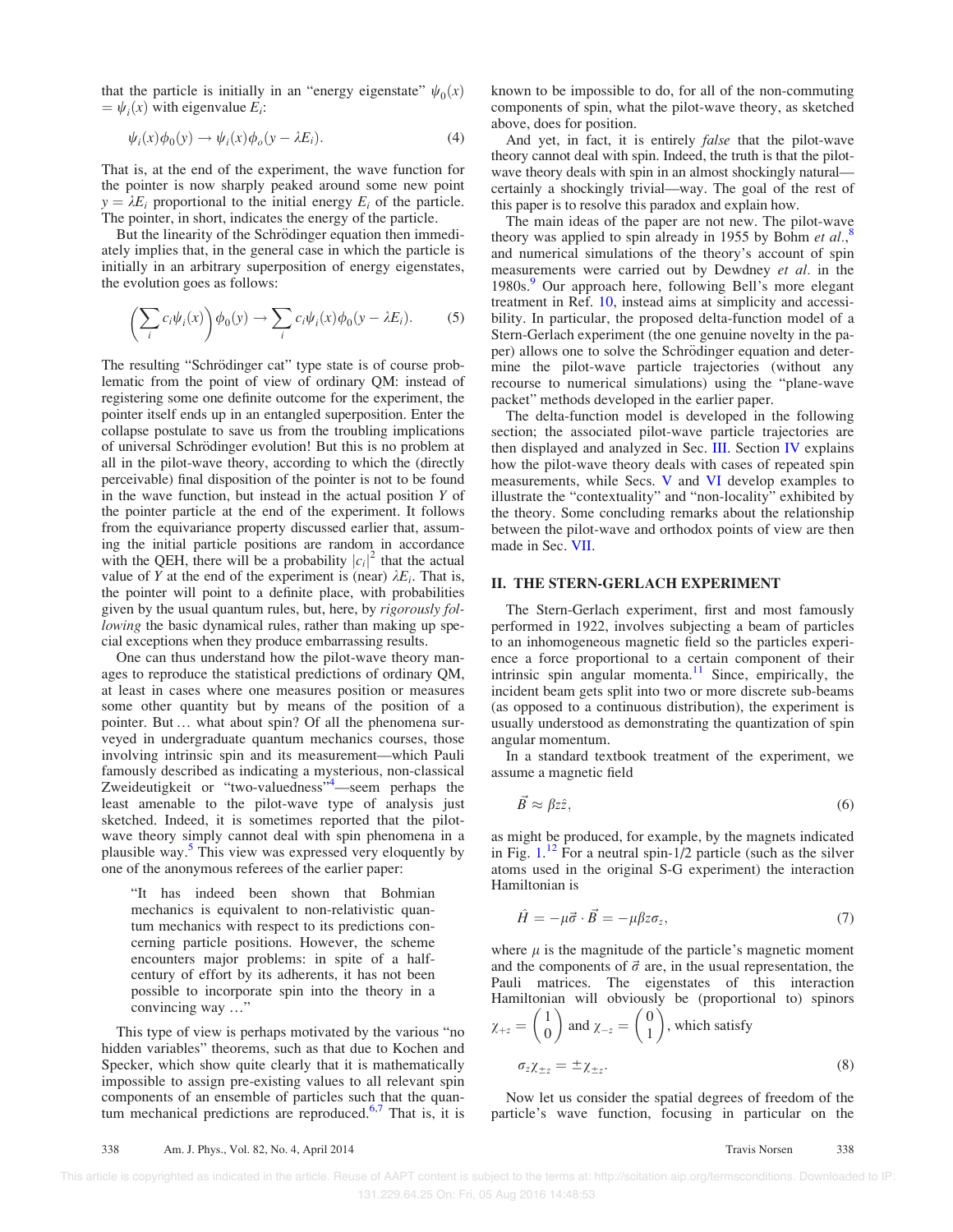

Fig. 1. Neutral spin-1/2 particles with initial spin state  $c_{+\chi_{+z}} + c_{-\chi_{-z}}$  move in the y-direction toward a Stern-Gerlach apparatus with magnetic field gradient along the z-direction. The field delivers an impulse in the  $\pm z$ -direction to the  $\chi_{\pm z}$  components of the beam, so downstream there arise two spatially non-overlapping sub-beams with amplitudes  $c_+$  and  $c_-$ . In ordinary quantum mechanics, a measurement of the position of the particle downstream from the S-G device will find the particle in (or more accurately, cause it to materialize in) the upper/lower sub-beam with probability  $|c_{\pm}|^2$ .

dimension (here, z) parallel to the magnetic field gradient. The beam is initially propagating, say, in the  $+y$ -direction, so let us assume that, in the z-direction, the wave function is initially constant (over the range where it is nonzero) and that the particles are in eigenstates of  $\sigma_z$ :

$$
\Psi(z,0) = A\chi_{\pm z}.\tag{9}
$$

Now suppose the particles experience the magnetic field for a finite period of time  $T$  during which the interaction Hamiltonian above dominates all other terms. Then, the Schrödinger equation reads

$$
i\hbar \frac{\partial \Psi}{\partial t} = -\mu \beta z \sigma_z \Psi,
$$
\n(10)

which, for the assumed initial condition, has solution

$$
\Psi(z,T) = Ae^{\pm i\kappa z} \chi_{\pm z},\tag{11}
$$

where  $\hbar \kappa = \mu \beta T$  is the magnitude of the (upward or downward) momentum that the particle acquires as a result of traversing the field. For a beam of particles initially propagating in the y-direction, this impulse in the  $\pm z$ -direction deflects the beam either upward or downward depending on whether the particle was initially in the spin state  $\chi_{+z}$  or  $\chi_{-z}$ . Of course, in general, the initial spin might be an arbitrary linear combination of the two z-spin eigenstates:

$$
\chi_0 = c_+ \chi_{+z} + c_- \chi_{-z}.\tag{12}
$$

But then, since Schrödinger's equation is linear, it follows that the S-G device will split the incoming wave function into two sub-beams—one with relative amplitude  $c_{+}$  that is deflected up, and one with relative amplitude  $c_{-}$  that is deflected down. The net effect is pictured in Fig. 1.

For purposes of discussing the pilot-wave account of these phenomena, it will be helpful to work with a simplified model that captures all the physics we've just reviewed but includes also an explicit treatment of the particle's other spatial degrees of freedom. This can be done, in the spirit of

Fig. 1, by imagining that the field  $\vec{B}$  is very strong, but is nonzero only in a vanishingly small region around  $y = 0$ . That is, the interaction Hamiltonian of Eq. (7) is replaced with  $\hat{H} = -\mu b z \delta(y)\sigma_z$ , so that the total Hamiltonian governing the particle's motion in the yz-plane is

$$
\hat{H} = -\frac{\hbar^2}{2m}\frac{\partial^2}{\partial y^2} - \frac{\hbar^2}{2m}\frac{\partial^2}{\partial z^2} - \mu bz\delta(y)\sigma_z.
$$
 (13)

Now, the situation can be treated like an elementary 2Dscattering problem in wave mechanics.

To begin with, we imagine a "plane-wave packet" like those described in the earlier paper: the initial wave function should be a packet of length  $L$  along the y-direction and width w along the z-direction, with constant amplitude in the region where its amplitude doesn't vanish, propagating initially in the  $+y$ -direction with (reasonably sharply defined) energy  $E = \hbar^2 k^2/2m$ . Let us again start by assuming that the incident particle's spin degrees of freedom are described by one of the eigenspinors  $\chi_{\pm z}$ . Then, in the time period during which the incident packet is interacting with the field at  $y = 0$ , the wave function can be taken to be (up to an overall time-dependent phase which we omit for simplicity)

$$
\Psi(y,z) = \begin{cases} A e^{iky} \chi_{\pm z} + Bz e^{-iky} \chi_{\pm z} & \text{for} \quad y < 0, \\ C e^{ik'y} e^{\pm ikz} \chi_{\pm z} & \text{for} \quad y > 0, \end{cases} \tag{14}
$$

in the appropriate regions of the yz-plane. (Note that the factor of  $z$ , in the term involving  $B$  that represents a reflected wave, is put in for future convenience.) This expression is a valid solution to the time-independent Schrödinger equation for  $y < 0$  and  $y > 0$  as long as

$$
E = \frac{\hbar^2 k^2}{2m} = \frac{\hbar^2 (k^2 + \kappa^2)}{2m}.
$$
 (15)

In addition, the above expression should solve the Schrödinger equation at  $y = 0$ . This will be the case if the wave function is continuous at  $y = 0$ , requiring

$$
A + Bz = Ce^{\pm i\kappa z},\tag{16}
$$

and if the following condition on the y-derivatives of  $\psi$ (arrived at by integrating the time-independent Schrödinger equation from  $y = 0^-$  to  $y = 0^+$ ) is satisfied:

$$
\left(\frac{\partial \psi}{\partial y}\bigg|_{y=0^+} - \frac{\partial \psi}{\partial y}\bigg|_{y=0^-}\right) = \pm \frac{2m\mu b}{\hbar^2} z\psi(0, z). \tag{17}
$$

Plugging in our explicit expression for  $\psi(y, z)$  converts Eq.  $(17)$  into

$$
ik'Ce^{\pm i\kappa z} - ikA + ikBz = \mp \frac{2m\mu b}{\hbar^2}zCe^{\pm i\kappa z}.
$$
 (18)

These two conditions, Eqs. (16) and (18), cannot be satisfied exactly for all z. However, they can be approximately satisfied over the narrow range of  $z$  where the (width-w) wave packet has support. Thus, for example, Eq. (16) is valid to first order in  $\kappa w$  if  $A = C$  and

339 Am. J. Phys., Vol. 82, No. 4, April 2014 **Travis Norsen 339** Travis Norsen 339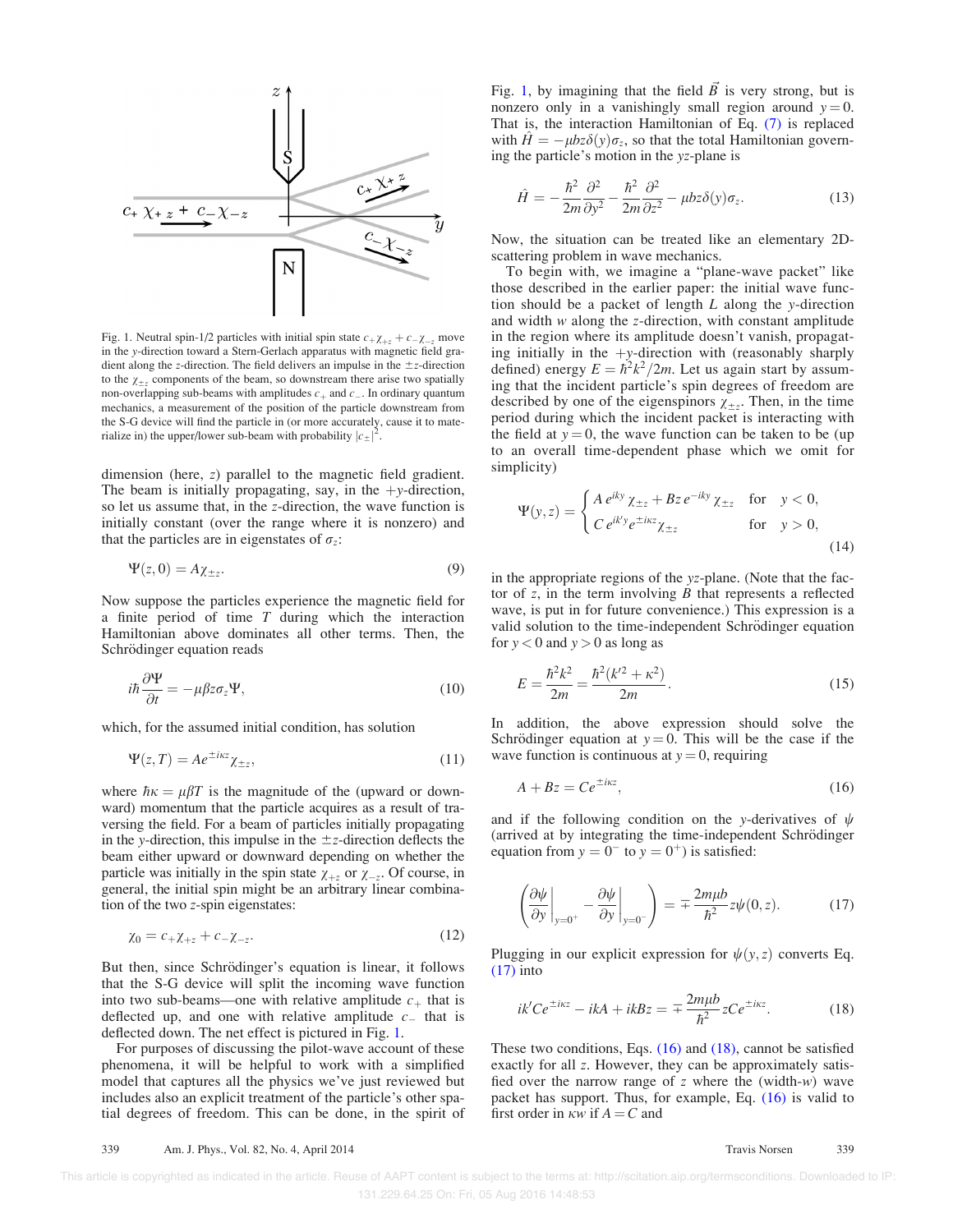$$
B = \pm i\kappa C. \tag{19}
$$

Then Eq. (18) is satisfied to the same degree of approximation if  $k \approx k'$  (which implies, in light of Eq. (15), that  $\kappa \ll k$ ) and

$$
\kappa = \frac{m\mu b}{\hbar^2 k}.
$$
\n(20)

Notice that there are two distinct physical assumptions here. First, the impulse (of magnitude  $\hbar\kappa$ ) imparted to the particles by the Stern-Gerlach fields must be small compared to the initial momentum  $\hbar k$  of the particles, or equivalently  $\kappa/k =$  $\mu b/2E$  should be small. (Notice that b has the same units as a magnetic field even though it is not one!) That is, the magnetic fields should be appropriately "gentle." And second, the width w of the incident packet should be small compared to  $1/\kappa$ . Then Eq. (14) provides an acceptable description of the wave function in the vicinity of the Stern-Gerlach apparatus while the length- L packet interacts with it. Note that, in these limits, the (z-dependent) amplitude of the reflected wave is (everywhere) small. Since it also plays no significant role in the physics to be discussed, we therefore drop it. (Those interested in the details should see Ref. 13 note.)

So far we have assumed that the spin degrees of freedom are given by one of the (z-direction) eigenspinors  $\chi_{\pm z}$ . But it is now straightforward to appeal to the linearity of the Schrödinger equation in order to write a solution appropriate for an arbitrary initial spinor like that of Eq. (12):

$$
\Psi(\mathbf{y}|\mathbf{z}) = \int A e^{iky} \left( c_+ \chi_{+z} + c_- \chi_{-z} \right) \qquad \qquad \mathbf{y} < 0,
$$

$$
\Psi(y, z) = \begin{cases} A e^{ik'y} \left( e^{+ikz} c_+ \chi_{+z} + e^{-ikz} c_- \chi_{-z} \right) & y > 0, \\ A e^{ik'y} \left( e^{+ikz} c_+ \chi_{+z} + e^{-ikz} c_- \chi_{-z} \right) & y > 0, \end{cases}
$$
(21)

where, of course, the expression for  $y < 0$  applies only within the range  $-w/2 < z < w/2$  where the plane-wave packet has support, and the expression for  $y > 0$  applies only within the triangular "overlap region" (see Fig. 1) where the two (separating) components of the wave coincide.

#### III. PARTICLE TRAJECTORIES IN THE PILOT-WAVE THEORY

Following the methods introduced in the earlier paper we can use the structure of the wave function in (especially) the "overlap region" to analyze the motion of the particles in the pilot-wave theory and to demonstrate explicitly that the theory reproduces the usual quantum-mechanical predictions for the outcome of a Stern-Gerlach spin measurement. The first question that must be addressed, though, is this: what is the analog of Eq.  $(2)$  when the wave function

$$
\Psi = \begin{pmatrix} \Psi_+ \\ \Psi_- \end{pmatrix} \tag{22}
$$

is a multi-component spinor? The answer is simply that the equation is exactly the same, except we must sum over the spin index in both the numerator and denominator, or equivalently, writing  $\Psi^{\dagger} = (\Psi^*_{+} \Psi^*_{-}),$  we say

$$
\frac{d\vec{X}(t)}{dt} = \frac{\hbar}{2mi} \frac{\Psi^{\dagger}(\vec{\nabla}\Psi) - (\vec{\nabla}\Psi^{\dagger})\Psi}{\Psi^{\dagger}\Psi} \bigg|_{\vec{x} = \vec{X}(t)}.
$$
(23)

340 Am. J. Phys., Vol. 82, No. 4, April 2014 Travis Norsen 340 Travis Norsen 340

Consider, for example, the wave function  $\Psi(y, z)$  in the  $y < 0$ region from Eq. (21). We have that

$$
\Psi(y, z) = A e^{iky} \begin{pmatrix} c_+ \\ c_- \end{pmatrix}
$$
 (24)

so that

$$
\Psi^{\dagger}(y, z) = A^* e^{-iky} (c_+^* c_-^*). \tag{25}
$$

Plugging into Eq. (23) then gives

$$
\frac{d\vec{X}}{dt} = \frac{\hbar k}{m}\hat{y}.
$$
\n(26)

No matter its exact location within the wave, the particle will simply drift in the positive y-direction with the group velocity of the incident packet.<sup>13</sup>

Eventually, of course, the particle will encounter the fields at  $y = 0$  and pass over into the overlap region on the  $y > 0$ side. Here, because the  $+$  and – components of  $\Psi$  have different dependencies on z, we end up with

$$
\frac{d\vec{X}}{dt} = \frac{\hbar k'}{m} \hat{y} + \frac{\hbar \kappa}{m} \left( |c_{+}|^{2} - |c_{-}|^{2} \right) \hat{z},\tag{27}
$$

which can be understood as a weighted average of the group velocities associated with the two (now differently directed) components of the wave.

The family of possible particle trajectories thus looks something like that illustrated in Fig. 2 for the particular case that  $|c_+|$  is a little bigger than  $|c_-|$ . It should be clear, for example, that if  $c_+ = 1$  and  $c_- = 0$  then, while in the overlap region, the particles will just move with the group velocity of the  $+$  component of the wave function and all incoming particles (no matter their lateral position within the



Fig. 2. Representative sample of possible particle trajectories through a z-oriented Stern-Gerlach apparatus for an initial wave function with spinor components  $c_+ = \sqrt{2/3}$  and  $c_- = \sqrt{1/3}$ . The particle will move along with the incident wave until crossing over into the overlap region where the  $+$  and  $-$  components of the wave are beginning to separate. In this region, the particle velocity is the weighted average, given in Eq.  $(27)$ , of the group velocities associated with the two separating components of the wave. Depending on its initial lateral position within the incoming wave packet, the particle will either be shunted into the upper  $(+)$  or lower  $(-)$  fork. Subsequent detection of the particle in the upper/lower fork will result in its being identified as "spin up/down along z."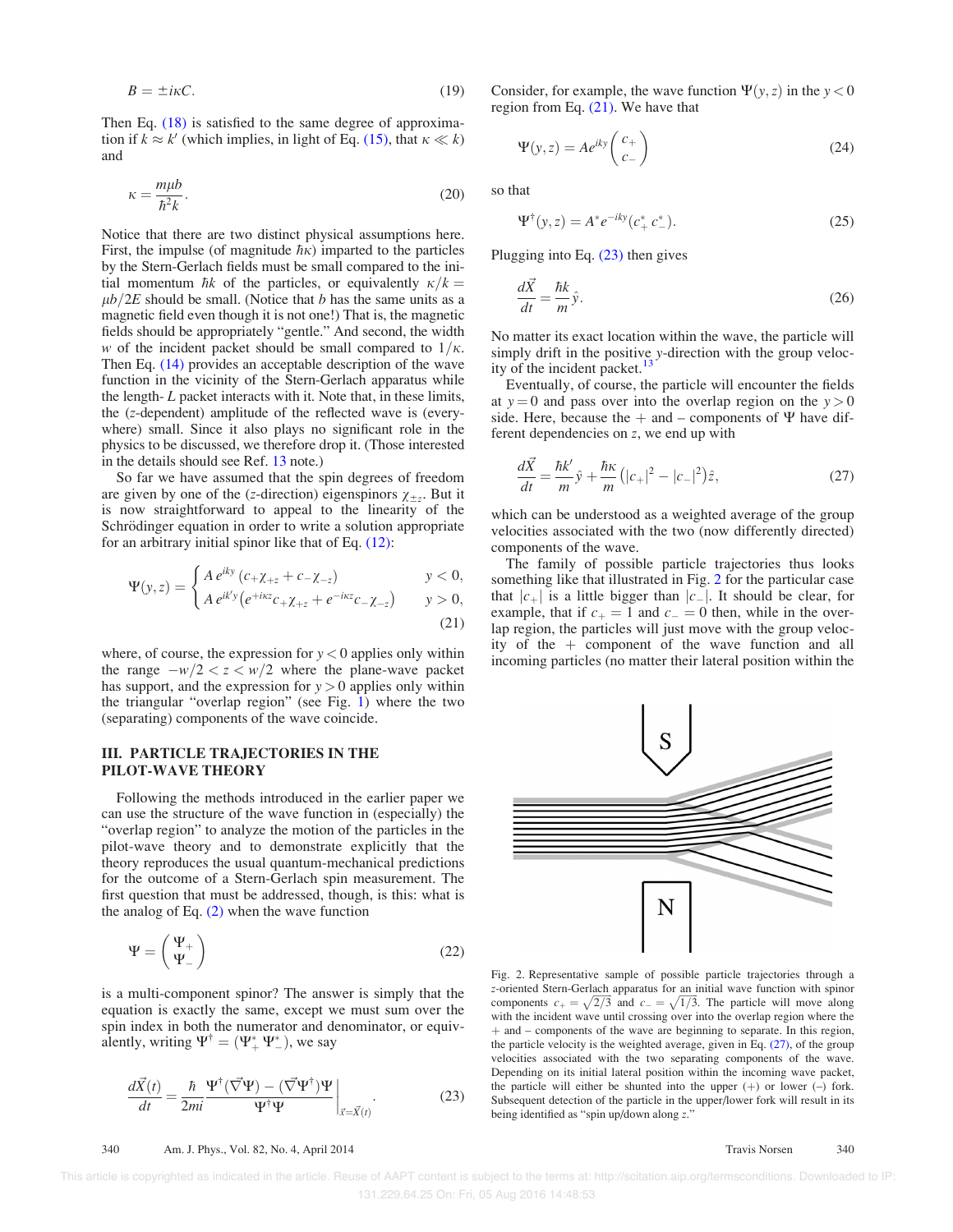wave) will be shunted into the upward sub-beam. Alternatively, if  $c_+ = 0$  and  $c_- = 1$  the particles in the overlap region will move with the group velocity of the—component and all incoming particles will be shunted downward.

The equivariance property mentioned in the introduction implies that if the position of the particle within the wave is random and  $|\Psi|^2$ -distributed at  $t = 0$ , it will remain  $|\Psi|^2$ -distributed for all subsequent times. This has the immediate consequence that the probability for the particle to be located (downstream of the Stern-Gerlach device) in the upper (lower) sub-beam, and hence counted as "spin-up" ("spindown") if its position there is detected, is  $|c_{+}|^{2}$  ( $|c_{-}|^{2}$ ). It is thus clear that the pilot-wave theory reproduces the usual quantum-mechanical predictions for the statistics of such spin measurements.

One of the nice things about the way we have set things up, though, is that this claim can be demonstrated explicitly by considering the "critical trajectory,"<sup>14</sup> which divides the trajectories emerging into the upper and lower beams. By definition, the critical trajectory arrives just at the vertex on the right of the triangular overlap region behind the magnets, as shown in Fig. 3. The slope of the critical trajectory is given by the ratio of the z- and y-components of the velocity in the overlap region, Eq. (27):

slope 
$$
=\frac{|c_+|^2 - |c_-|^2 \kappa}{|c_+|^2 + |c_-|^2 \kappa}
$$
. (28)

On the other hand, as explained in the figure caption, the critical trajectory traverses a distance  $\Delta y = \frac{wk'}{2\kappa}$  in the ydirection and a distance  $\Delta z = wP_+ - w/2$  in the z-direction, where  $P_+$  is the fraction of the lateral width w of the beam with the property that, should the particle begin there, it will



Fig. 3. Particles that begin above the critical trajectory will be shunted into the upper ("spin-up") wave packet downstream of the Stern-Gerlach magnets, while those that begin below the critical trajectory will be shunted into the lower ("spin-down") packet. For initial particle positions that are (in accordance with the QEH) uniformly distributed across the lateral extent of the incident packet, the probability for a particle to emerge with the "spinup" packet will be the fraction of the lateral width  $(w)$  of the packet that is above the critical trajectory, i.e., the distance from the critical trajectory to the top of the incident packet is  $wP_+$ . The vertical displacement  $\Delta z$  of the critical trajectory as it traverses the triangular overlap region is then  $wP_+ - w/2$ . By considering the right triangle that is the lower half of the overlap region (and whose hypotenuse is one edge of the "spin-up" packet), one can see that the horizontal extent  $\Delta y$  of the overlap region is  $(w/2)(k/k')$ : the slope  $(w/2)/\Delta y$  of the hypotenuse should match the ratio  $\kappa/k'$  of the z- and y-components of the group velocity associated with the "spin-up" part of the wave.

end up going into the upper sub-beam. In short,  $P_+$  represents the probability that the S-G spin measurement will yield the outcome "spin-up." Setting

$$
slope = \frac{\Delta z}{\Delta y} \tag{29}
$$

and solving for  $P_+$  one indeed recovers that

$$
P_{+} = |c_{+}|^{2}, \tag{30}
$$

confirming explicitly that, indeed, the pilot-wave dynamics for the wave and particle are compatible in the way expressed by the formal equivariance property: the particle trajectories "bend just the right amount" to yield a final probability distribution for the particle position that is consistent with the usual QM predictions and, more importantly, what is seen in experiments.

#### IV. ADDITIONAL MEASUREMENTS

So far, we have concentrated on the measurement of the z-component of the spin using a Stern-Gerlach device whose magnetic field gradient is along the z-direction. By simply rotating the device, however, we can also measure the component of the spin along (say) an arbitrary direction  $\hat{n}$  in the xz-plane:

$$
\hat{n} = \cos \theta \,\hat{z} + \sin \theta \,\hat{x}.\tag{31}
$$

The whole measurement procedure can be analyzed in exactly the same way we've done above, mutatis mutandis: the eigenspinors  $\chi_{\pm n}$  will now be the eigenvectors of

$$
\sigma_n = \begin{pmatrix} \cos \theta & \sin \theta \\ \sin \theta & -\cos \theta \end{pmatrix},\tag{32}
$$

an arbitrary initial wave-packet (proportional to initial spinor  $\chi_0$ ) can be written as a linear combination of these eigenspinors

$$
\chi_0 = c_{+n}\chi_{+n} + c_{-n}\chi_{-n},\tag{33}
$$

and the whole analysis of Secs. II and III goes through, with z being everywhere replaced by  $n<sup>15</sup>$ . Thus, it should be clear that the pilot wave theory reproduces the usual quantum statistical predictions for spin measurements, whether it is the z- or some other component of spin that is to be measured.

Perhaps the theory will fail, however, when we consider the possibility of subsequent and/or repeated measurements? The pilot-wave theory is, after all, a deterministic hidden variable theory: for a given experimental setup, the outcome of a spin measurement is determined by the initial state of the "particle" (meaning here the particle  $+$  wave combination). Standard textbook discussions might perhaps suggest that there would be a problem.

For example, suppose that particles emerging from the "spin-up" port of a z-oriented Stern-Gerlach device  $(SG_z)$  are subsequently sent through an  $SG_x$  device; those particles emerging as "spin-up" along  $x$  are then subjected to a further measurement of their spin's z-component (see Fig. 4). The result, of course, is that fully half of the particles entering it will emerge from the final  $SG<sub>z</sub>$  device as "spin-down." The usual interpretation is that spin-along-z and spin-along-x are

#### 341 Am. J. Phys., Vol. 82, No. 4, April 2014 **Travis Norsen 341** Travis Norsen 341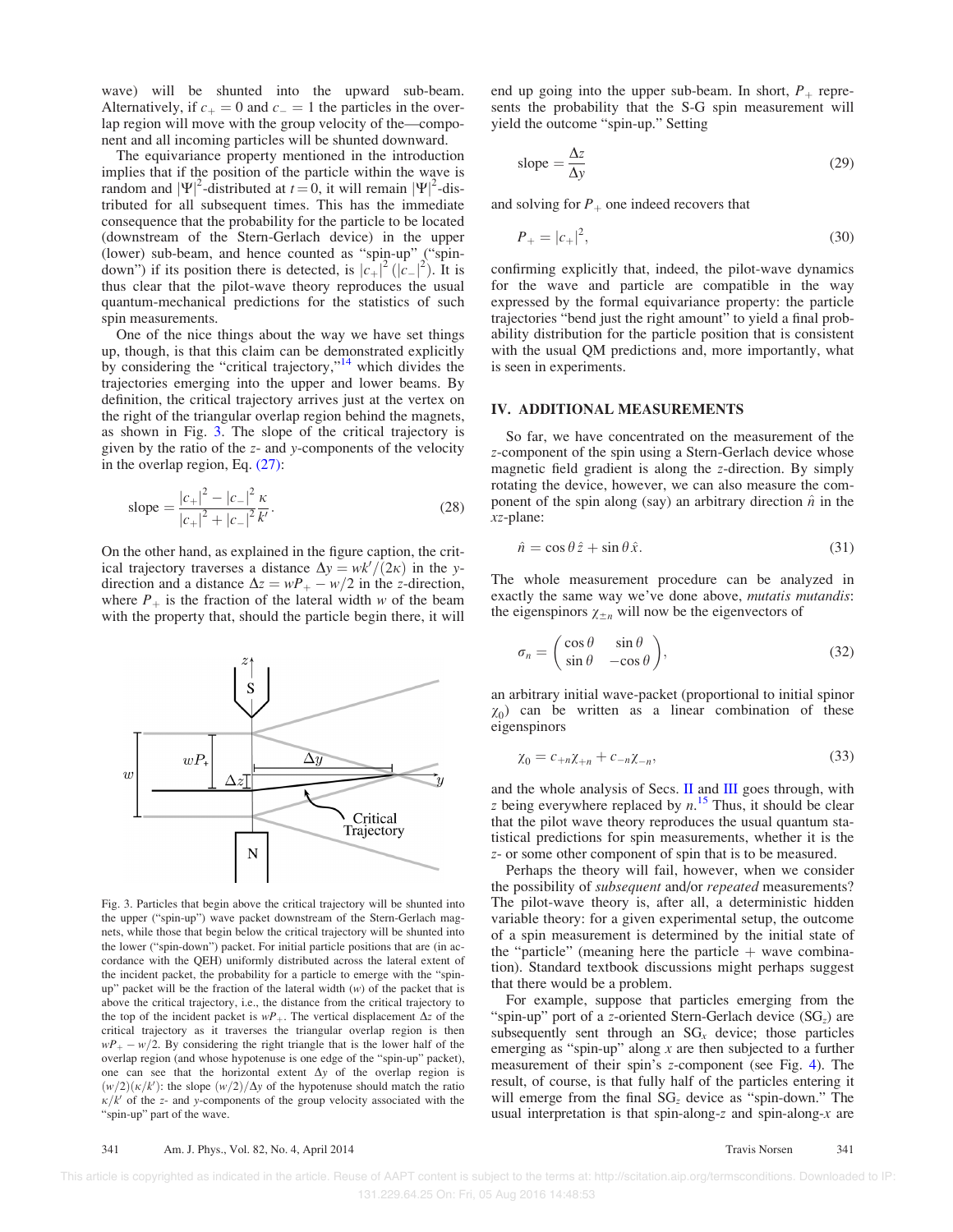

Fig. 4. Schematic representation of a series of Stern-Gerlach spin measurements, in which the devices are replaced by "black boxes" with two output ports, one for "spin-up" along the direction  $n$  indicated by the box's label " $SG_n$ ," and one for "spin-down." Here, particles that emerge as "spin-up" along the z-direction and then "spin-up" along the x-direction are subjected to a further measurement of z-spin. Half of the particles exiting this final  $SG<sub>z</sub>$  device are "spin-up," with the other half being "spin-down." As discussed in the text, both ordinary QM and the pilot-wave theory are able to account for the observed statistics, because in both theories the state of a particle is in general *affected* by subjecting it to a spin measurement. In particular, the state of a particle exiting the first  $SG<sub>z</sub>$  device is not the same as the state of that same particle when it exits the intermediate  $SG<sub>x</sub>$  device.

incompatible properties, corresponding to non-commuting quantum mechanical operators, so the determination of a definite value for spin-along-x completely erases the previously-definite value for spin-along-z. Surely a non-quantum, deterministic hidden-variable theory could not reproduce this paradigmatically quantum result?

But a little thought reveals that, yes, the pilot-wave theory reproduces this prediction quite easily. The crucial point is that, although the particles *entering* the  $SG_x$  device were being guided by waves proportional to  $\begin{pmatrix} 1 \\ 0 \end{pmatrix}$ , the wave guiding those particles that successfully emerge from the "spin-up" port of the  $SG_x$  device is proportional to  $\chi_{+x} = \frac{1}{\sqrt{2}} \begin{pmatrix} 1 \\ 1 \end{pmatrix}$  $\begin{pmatrix} 1 \\ 1 \end{pmatrix}$ . The  $\chi_{+x}$  and  $\chi_{-x}$  components of the wave get separated by the  $SG_x$  device, whereas the particle goes one way or the other. And, by definition, if the particle ends up in the "spin-up-along-x" beam, downstream of the  $SG_x$ device, the component of the wave now surrounding and guiding it is the "spin-up-along-x" part. So it is as if the particle's quantum state has "collapsed," as per the usual quantum mechanical rules, even though, in fact, no collapse—no violation of the usual Schrödinger evolution of the wave has occurred. The other, "spin-down-along-x," part of the wave is still present—it's just "over there," far away from the actual location of the particle, and hence dynamically irrelevant to the present or future motion of the particle.<sup>16</sup> This separation of the different spin components of the wave packet of course happens in ordinary quantum mechanics as well. But in ordinary QM there is nothing like the *actual* position of the particle, in addition to the wave function, to warrant talk of the particle *actually* being up there (i.e., talk of the spin measurement having actually had the outcome "spin-up"), and so additional dynamical postulates are required. This is an illustration of the point made in the introduction, that although the pilot-wave theory adds something to the physical state descriptions, it is not really more (let alone pointlessly more) complicated than ordinary QM because this addition allows for the subtraction of the otherwise rather dubious measurement axioms.

What is actually shown by this kind of example is not that one cannot explain the observed statistics of spin measurements with a non-quantum, deterministic, hidden-variable theory, but rather only that the physical state of a particle (known, say, to be "spin-up-along-z") must be affected by a measurement of (for example) its spin-along- $x$ . Ordinary

quantum theory of course exhibits this behavior: in quantum mechanics, the state of the particle, after a measurement, is postulated to "collapse" to the eigenstate of the appropriate operator corresponding to the actually-observed outcome. (It is worth noting here that the "actually-observed outcome" is yet another additional postulate of the theory—for Bohr, for example, this was realized in some classical macroscopic pointer somewhere, whose *physical* relationship to the particle in question is, at best, obscure.) The point here is that the pilot-wave theory also exhibits this behavior: the physical state of (in particular) the wave guiding the particle is different before, and after, the intermediate  $SG_x$  device. But in the pilot-wave theory, this difference—the physical influence of the measurement on the properties of the system in question—is a natural and straightforward consequence of the *usual* dynamical laws.

#### V. CONTEXTUALITY

In the previous section I stressed that the pilot-wave theory is not the "naive" sort of hidden-variable theory that is sometimes discussed (and, when discussed, always refuted with great pomp!) in textbooks. In these "naive" theories, measurements simply passively reveal some pre-existing value of the property being measured, without affecting the state of the particle. In the pilot-wave theory, by contrast, there is a natural mechanism (which, quite literally, is nothing but Eqs. (1) and (2) that define the theory's dynamics) whereby the physical measurement intervention affects the state of the measured system. There is thus a sense in which, for the pilot-wave theory just as for ordinary QM, the measurement cannot be thought of as passively revealing some pre-existing quantity, but should instead be thought of as an active intervention which brings about the new, final state of the particle corresponding to the measurement outcome.

But there is an even deeper sense in which, for the pilotwave theory, the measurement cannot be thought of as passively revealing a pre-existing value. Let us discuss this in terms of a concrete example. Recall the  $SG<sub>z</sub>$  device sketched in Fig. 1: the magnets produce a magnetic field near the origin that can be approximated by the expression in Eq.  $(6)$ . The field is such that a *classical* particle, with magnetic dipole moment in the  $+z$  direction, will feel a force in the  $+z$ direction and hence be deflected up upon passing through the SG device. Likewise, a classical particle with magnetic dipole moment in the  $-z$  direction will feel a force in the  $-z$ direction and will hence be deflected down. This is, in essence, the basis for saying that, when a particle emerges from the SG device having been deflected up, it is "spin-up along z," etc.

But other ways of measuring the z-component of a particle's spin can also be contemplated. For example, imagine a device—let us call it here an  $SG'_{z}$  device—like that indicated in Fig. 5. The structure is identical to the original  $SG<sub>z</sub>$ device except that the polarity of the magnets has been reversed and hence Eq. (6) is replaced with

$$
\vec{B}' \approx -\beta z \hat{z}.\tag{34}
$$

This reversal of the magnetic field gradient reverses the effect on particles passing through the device: now, a classical particle with a magnetic dipole moment in the  $+z$  direction will feel a force in the  $-z$  direction and hence be deflected down upon passing through the device, while a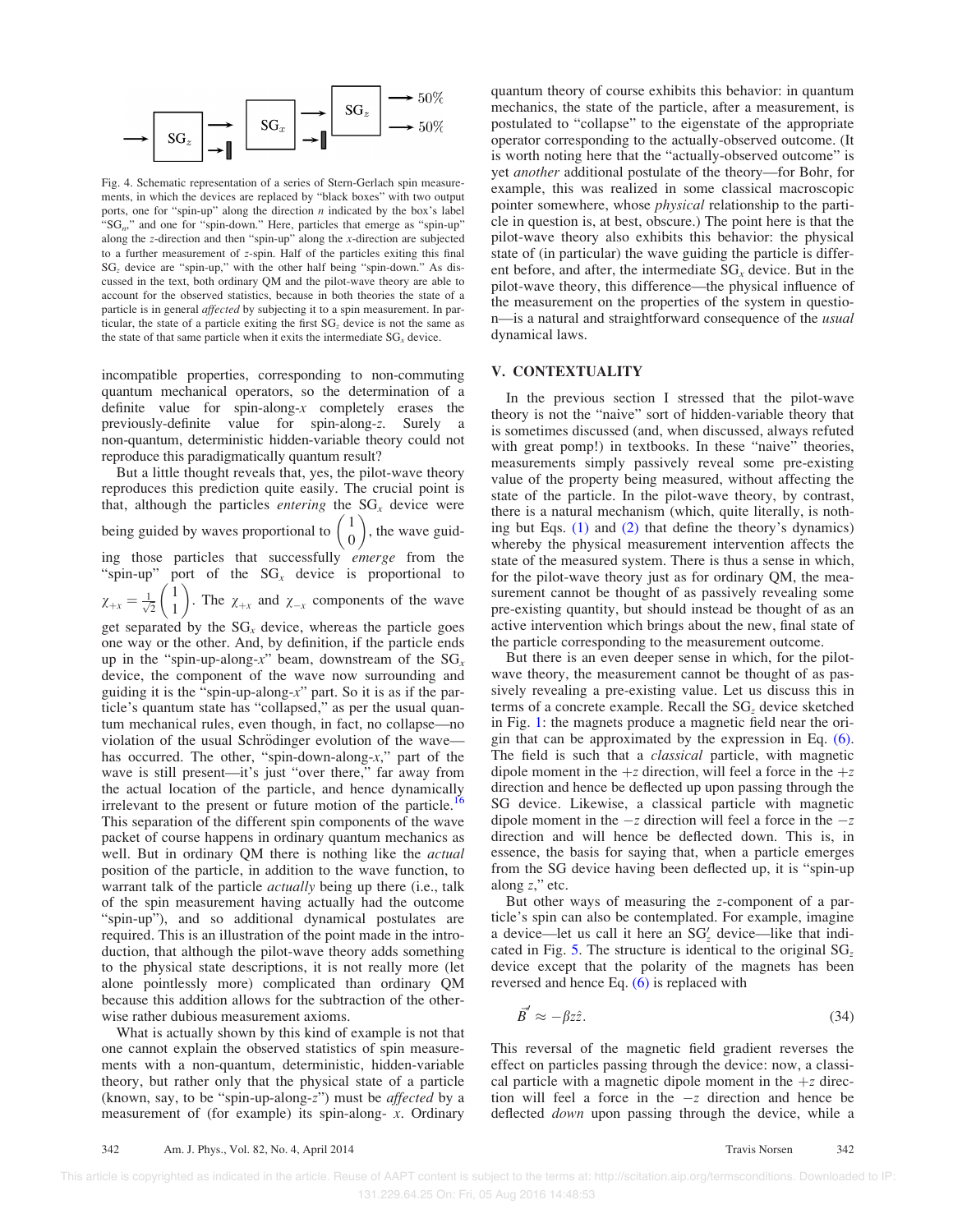

Fig. 5. An alternative way to "measure the z-component of the spin of a particle" is to pass the particle through the  $SG'_{z}$  device shown here. This is the same as an  $SG<sub>z</sub>$  device, but with the polarity of the magnets—and hence the calibration of the device—reversed: particles that deflect  $up$  are now counted as "spin-down along z," while particles that deflect down are now counted as "spin-up along z."

classical particle with magnetic dipole moment in the  $-z$ direction will feel a force in the  $+z$  direction and will hence be deflected *up*. The  $SG'_z$  device is a perfectly valid one for measuring the z-component of the spin of a particle; it merely has a different "calibration" (one might say) than the original device. Whereas, with the original device, particles deflected up are declared to be "spin-up along z," particles deflected up by the modified device are instead declared to be "spin-down along z," and vice versa. And indeed, a full quantum mechanical analysis, parallel to that undertaken for the original  $SG<sub>z</sub>$  device in Sec. III, leads to the conclusion that an incident wave packet proportional to  $c_{+\chi_{+z}} + c_{-\chi_{-z}}$ will be split, upon passage through the  $SG'_{z}$  device, into two sub-beams, one proportional to  $c_{+\chi_{+z}}$  that has been deflected down and the other proportional to  $c_{-\chi_{-z}}$  that has been deflected up.

The significance of these two distinct pieces of experimental apparatus—both equally qualified to "measure the z-component of the spin of a particle"—becomes clear when we consider what happens when, for example, a particle with initial wave function proportional to  $\frac{1}{\sqrt{2}}\begin{pmatrix} 1\\1 \end{pmatrix}$  $\begin{pmatrix} 1 \\ 1 \end{pmatrix}$  is incident on the

two devices. For this case, the particle velocity in the overlap region is proportional to  $\hat{y}$ , i.e., the particle trajectories simply continue in a straight line all the way through the overlap region until they finally emerge into one of the now spatially separated sub-beams corresponding to their initial lateral positions within the incident packet. That part is identical whether the original  $SG_z$  or the alternative  $SG'_z$  device is involved. But there is a crucial difference between the two devices: if (say) the particle happens to start in the upper half of the incident packet, it is destined to eventually find itself in the upwarddeflected sub-beam and hence be counted as "spin-up along  $z^{\prime\prime}$ —if the measurement is carried out using the original  $SG<sub>z</sub>$ device. But if instead the measurement is carried out using the alternative  $SG'_{z}$  device, the exact same "particle"—that is, the exact same wave function and the exact same particle location in the upper half of the wave packet—is instead destined to eventually find itself in the upward-deflected sub-beam and hence be counted as "spin-*down* along z."<sup>17</sup>

In short, for the (deterministic, hidden variable) pilot-wave theory, the outcome of "measuring the z-component of the

spin of the particle" is *not* simply a function of the initial state of the "particle" (i.e., the particle  $+$  wave complex). The exact same initial state can yield either of the two possible measurement outcomes, depending on which of two possible experimental devices is chosen for performing the experiment.

This is a concrete illustration of the fact that is usually put as follows: for the pilot-wave theory, spin is "contextual." That is, the outcome of a measurement of a certain component of a particle's spin depends, in the pilot-wave theory, not just on the initial state of the particle but also on the overall experimental context, that is, on the particular "way" that the measurement is implemented.

This "contextuality" should be contrasted to the "noncontextual" type of hidden variable theory in which for each (Hermitian) quantum mechanical operator (corresponding to some "observable" property), each particle in an ensemble possesses a definite value that is simply revealed by the appropriate kind of experiment, independent of which specific experimental implementation is used to measure the observable in question. In particular, a non-contextual hidden-variable theory would (by definition) assign a definite value to the zcomponent of each particle's spin, independent of whether the spin is measured using an  $SG<sub>z</sub>$  or an  $SG'_{z}$  device. More generally, non-contextuality can be understood as the requirement that each observable should possess a particular definite value, that will be revealed by a measurement of that observable, no matter what compatible observables are perhaps being measured simultaneously. (The following section provides a concrete example of this more general sort of contextuality.)

That the "no hidden variables" theorems of von Neumann, Jauch-Piron, and Gleason tacitly assume non-contextuality (or an even stronger and less innocent requirement) was first clearly pointed out in Bell's landmark 1966 paper, "On the Problem of Hidden Variables in Quantum Mechanics."<sup>18</sup> (This paper, incidentally, was written in 1964, prior to Bell's more famous 1964 paper proving what is now called "Bell's Theorem," but remained unpublished until 1966 due to an editorial accident.) The somewhat more famous Kochen-Specker "no hidden variables" theorem, which appeared the year after Bell's paper, also assumes non-contextuality, as discussed in the beautiful review paper by Mermin. $\frac{6}{7}$ ,

As Bell explains, these proofs all rely on relating "in a nontrivial way the results of experiments that cannot be performed simultaneously." (For example, they assume that the results of an  $SG_z$ -based and an  $SG'_z$ -based measurement should be the same.) Bell elaborates:

"It was tacitly assumed that measurement of an observable must yield the same value independently of what other measurements may be made simultaneously. Thus as well as [some observable with corresponding QM operator A<sup> $]$ </sup> say, one might measure *either* [B] or [C], where [B and C commute with  $\hat{A}$ , but not necessarily with each other]. These different possibilities require different experimental arrangements; there is no a priori reason to believe that the results for  $[A]$  should be the same. The result of an observation may reasonably depend not only on the state of the system (including hidden variables) but also on the complete disposition of the apparatus."<sup>18</sup>

Bell then references Bohr's insistence on remembering "the impossibility of any sharp distinction between the behavior of atomic objects and the interaction with the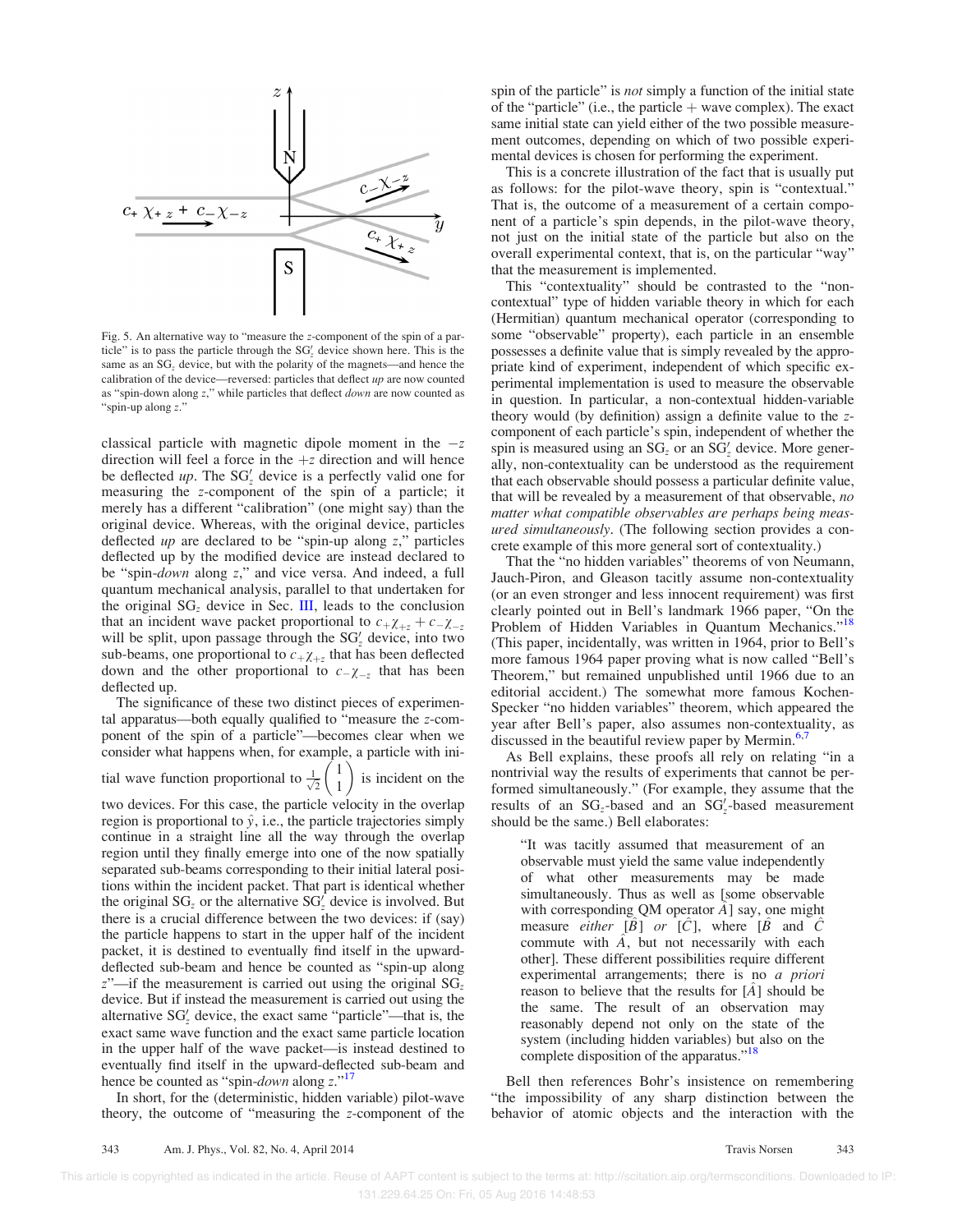measuring instruments which serve to define the conditions under which the phenomena appear."<sup>19</sup> Abner Shimony has aptly described Bell's invocation of Bohr (the arch-opponent of hidden variables) in Bell's defense of hidden variables (against the theorems supposedly, but not actually, showing  $\frac{120}{12}$ them to be impossible) as a "judo-like manoeuvre."

For our purposes, the upshot of all this is the following. In the literature on hidden variables one often finds the implication that the requirement of non-contextuality is quite reasonable in the sense that contextuality would supposedly involve putting in "by hand" an obviously implausible *ad hoc* kind of apparatus-dependence. But as the simple example of the contextuality of the pilot-wave theory (involving the distinct outcomes for  $SG_z$ - and  $SG'_z$ -based measurements of z-spin) makes clear, this is not the case at all. The "contextdependence" arises in a perfectly straightforward and natural way, again as a direct consequence of the fundamental dynamical postulates of the theory given by Eqs. (1) and (2).

#### VI. NON-LOCALITY

Bell's 1966 paper closes by noting that Bohm's 1952 pilot-wave theory eludes the various "no hidden variables" theorems by means of its contextuality—but that the context-dependence implies a non-local action at a distance in situations involving entangled but spatially-separated particles: "in this theory an explicit causal mechanism exists whereby the disposition of one piece of apparatus affects the results obtained with a distant piece."<sup>18</sup> Let us explore this type of situation, in which the pilot-wave theory's contextuality implies a non-local dependence on a remote context.

Consider then a pair of spin-1/2 particles, propagating in opposite directions along (and already widely separated along) the y-axis. The initial spatial part of the 2-particle wave function can be taken to be

$$
\psi(\vec{x}_1, \vec{x}_2) = \Phi_k^{(0,d,0)}(\vec{x}_1) \Phi_{-k}^{(0,-d,0)}(\vec{x}_2), \tag{35}
$$

where  $\Phi_k^{(0,d,0)}(\vec{x})$  represents a plane-wave packet<sup>1</sup> centered at  $\vec{x} = (0, \hat{d}, 0)$  with central wave vector  $\vec{k} = k\hat{y}$ . Consider first the case in which the spin part of the initial state also factorizes, so that the total state can be written

$$
\Psi(\vec{x}_1, \vec{x}_2) = \left(\Phi_k^{(0,d,0)}(\vec{x}_1)\chi_0^1\right) \left(\Phi_k^{(0,-d,0)}(\vec{x}_2)\chi_0^2\right). \tag{36}
$$

We may introduce the so-called "conditional wave function" (CWF) for particle 1 as follows:

$$
\Psi_1(\vec{x}) = \Psi(\vec{x}, \vec{x}_2)|_{\vec{x}_2 = \vec{x}_2},\tag{37}
$$

where  $\vec{X}_2$  is, of course, the actual position of particle 2. The CWF for particle 2 is defined in a parallel way.

These CWFs are convenient because the dynamical law for the particle positions, Eq. (2), can be reformulated to give, for each particle, an expression for the particle velocity in terms of its own CWF:

$$
\frac{d\vec{X}_n}{dt} = \frac{\hbar}{2mi} \frac{\Psi_n^{\dagger} (\vec{\nabla} \Psi_n) - (\vec{\nabla} \Psi_n^{\dagger}) \Psi_n}{\Psi_n^{\dagger} \Psi_n} \bigg|_{\vec{x} = \vec{X}_n}.
$$
(38)

The CWFs can thus be thought of as "one-particle wave functions," each of which guides its corresponding particle,

in exactly the way we have discussed previously for the pilot-wave theory of single particles.

The CWFs have, however, several perhaps-unexpected properties that should be acknowledged. First, it should be appreciated that, in general, the CWFs do not obey some simple one-particle Schrödinger equation.<sup>22</sup> Evaluating Eq. (36) at  $\vec{x}_2 = \vec{X}_2$  gives an overall (time-dependent) multiplicative factor, which means that (even in the case of non-entangled particles) the overall phase and normalization of the CWF can change erratically. This, however, is irrelevant to the motion of the associated particle because any multiplicative factor simply cancels out in Eq. (38). In addition, the CWF of *each* particle carries spin indices for both particles. In the case where the two-particle wave function is factorizable, as in Eq. (36), the particle-2 spinor  $(\chi_0^2)$  is irrelevant to the motion of particle 1, and vice versa. The "extra" spinor thus acts just like the overall multiplicative constant. It is thus clear that when the two-particle wave function factorizes—when the two particles are not entangled—the motions of the two particles will be fully independent: if the particles subsequently encounter Stern-Gerlach devices, each will (independently and separately) act exactly as described in the previous sections.

If, however, the spins of the two particles are initially entangled, as for example in

$$
\Psi(\vec{x}_1, \vec{x}_2) = \psi(\vec{x}_1, \vec{x}_2) \frac{1}{\sqrt{2}} \left( \chi_{+z}^1 \chi_{-z}^2 - \chi_{-z}^1 \chi_{+z}^2 \right), \tag{39}
$$

then the non-locality appears. Suppose for example that both particles are to be subjected to  $SG<sub>z</sub>$ -based measurements of their z-spins. And suppose that particle 1 encounters its  $SG<sub>z</sub>$ device first. A simple calculation shows that, in the overlap region behind the magnets, the velocity of particle 1 will be proportional to  $\hat{y}$  (i.e., it will simply continue in a straight horizontal line through the overlap region). It will then exit the overlap region into one or the other of the two downstream sub-beams, depending on its initial z-coordinate: if the particle happens to have started in the upper half of the packet it will end up deflecting up and being counted as "spin-up," whereas if it happens to have started in the lower half of the packet it will end up deflecting down and being counted as "spindown." Supposing, for notational simplicity, that the two now spatially-separated sub-beams are bent (say, by additional appropriate SG type magnets) so that they again propagate in the +y-direction but with displacements  $\pm \Delta$  in the z-direction, $2^{\gamma}$  the two-particle wave function after particle 1 has passed through its  $SG<sub>z</sub>$  device will take the form

$$
\Psi = \frac{1}{\sqrt{2}} \Big[ \Phi_k^{(0,d',\Delta)}(\vec{x}_1) \, \Phi_{-k}^{(0,-d',0)}(\vec{x}_2) \, \chi_{+z}^1 \chi_{-z}^2 - \Phi_k^{(0,d',-\Delta)}(\vec{x}_1) \, \Phi_{-k}^{(0,-d',0)}(\vec{x}_2) \, \chi_{-z}^1 \chi_{+z}^2]. \tag{40}
$$

That is, the overall wave function is a superposition of two terms: one, proportional to  $\chi^1_{+z}\chi^2_{-z}$ , in which the particle 1 wave packet has been displaced a distance  $\Delta$  in the *positive* z-direction, and the other, proportional to  $\chi^1_{z} \chi^2_{+z}$ , in which the particle 1 wave packet has been displaced a distance  $\Delta$  in the negative z-direction.

The actual location  $\vec{X}_1$  of particle 1 will be either near  $z = \Delta$  or near  $z = -\Delta$  (again, depending on its random initial position). It is thus meaningful already at this stage to speak of the actual outcome of the  $SG<sub>z</sub>$ -based measurement of the z-spin of particle 1. The crucial point is now that the CWF

#### 344 Am. J. Phys., Vol. 82, No. 4, April 2014 **Travis Norsen 344** Travis Norsen 344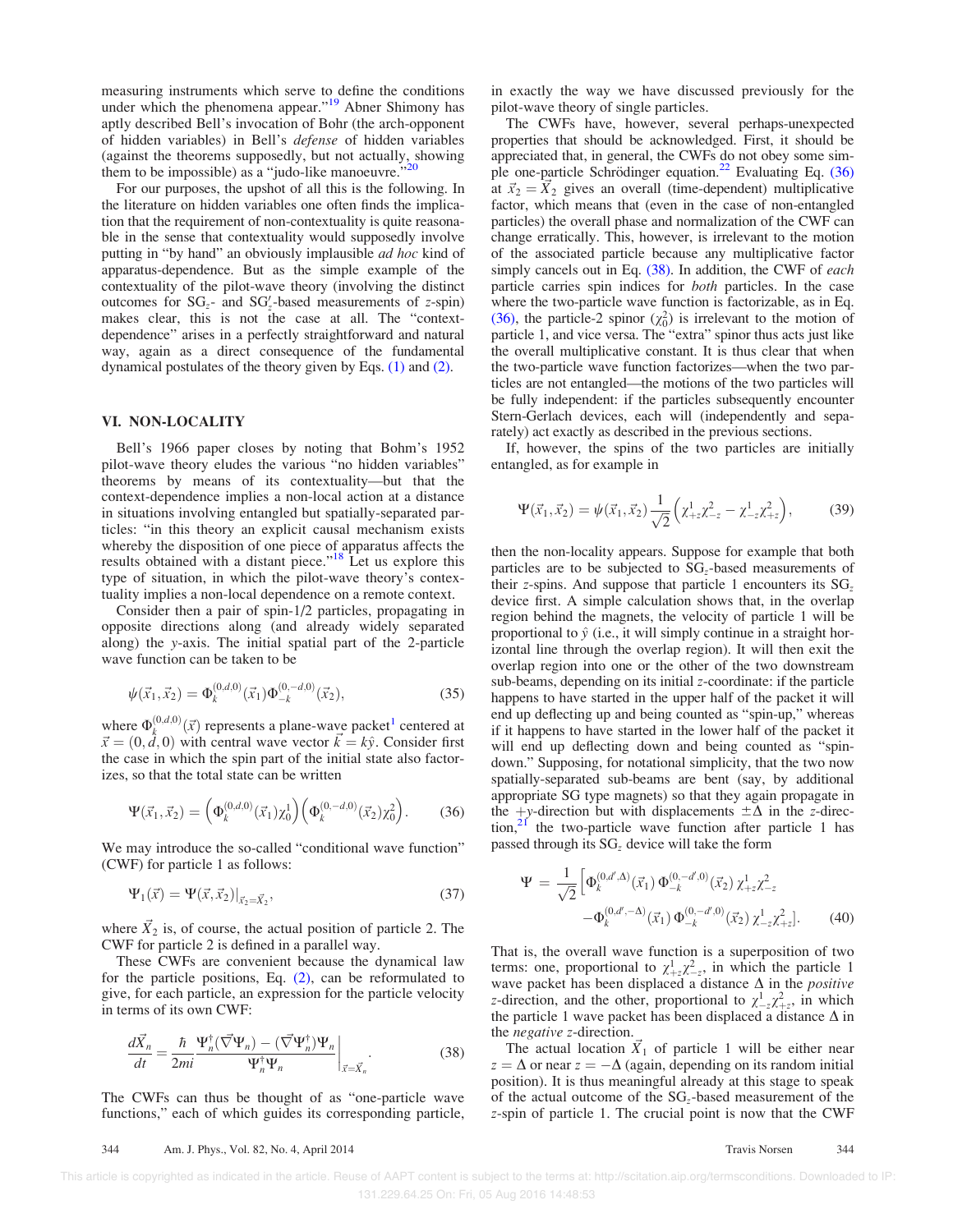for particle 2—the thing that will determine how particle 2 behaves when it subsequently encounters its  $SG<sub>z</sub>$  device depends on where particle 1 ended up. If particle 1 went up (that is, if  $\vec{X}_1$  is now in the support of  $\Phi_k^{(0,d^*,\Delta)}$ ) then the CWF of particle 2 is (proportional to)

$$
\Psi_2(\vec{x}) = \Phi_{-k}^{(0, -d', 0)}(\vec{x}) \chi_{-z}
$$
\n(41)

and its subsequent interaction with an  $SG<sub>z</sub>$  device will, independent of the exact position  $\vec{X}_2$ , result in its being deflected down. Whereas if instead particle 1 ended up going down (that is, if  $\vec{X}_2$  is now in the support of  $\Phi_k^{(0,d',-\Delta)}$ ) then the CWF of particle 2 is instead (proportional to)

$$
\Psi_2(\vec{x}) = \Phi_{-k}^{(0, -d', 0)}(\vec{x}) \chi_{+z} \tag{42}
$$

and its subsequent interaction with an  $SG<sub>z</sub>$  device will, independent of the exact position  $\vec{X}_2$ , instead result in its being deflected up. That is, the CWF for particle 2 collapses, as a result of the measurement on particle 1, to a state of definite z-spin. This happens, however, despite the fact that the two-particle wave function obeys the (unitary) Schrödinger equation without exception! And the usual quantum mechanical statistics are reproduced: the two possible joint outcomes (particle 1 is spin-up and particle 2 is spin-down, or particle 1 is spin-down and particle 2 is spin-up) each occur with 50% probability. Of course, the pilot-wave theory being after all deterministic, these probabilities are quite reducible. In particular, which of the two joint outcomes occurs depends on the random initial position of particle 1 (specifically, its initial z-coordinate).

In order to make the non-local character of the theory absolutely clear, it is helpful to now consider an alternative scenario in which particle 1 is not subjected to any measurement. For example, perhaps Alice, who is stationed there next to it, decides (at the last possible second before particle 1 arrives) to yank the  $SG<sub>z</sub>$  device out of the way. Then, the two-particle wave function remains in a state described by Eq. (39) until particle 2 arrives at its  $SG<sub>z</sub>$  device. But then particle 2 will behave in just exactly the way we previously described for particle 1 (when it was the first to encounter an  $SG<sub>z</sub>$  device): its velocity in the overlap region behind the magnets will be proportional to  $\hat{y}$  and the outcome of the spin measurement will depend on the initial position (in particular, the z-coordinate) of particle 2.

The non-locality is thus clear: even for the same initial state—two-particle wave function given by Eq. (39) and, say, both particle positions,  $\vec{X}_1$  and  $\vec{X}_2$ , in the upper halves of their respective packets—the outcome of the measurement on particle 2 depends on what Alice chooses to do in the vicinity of particle 1. If Alice subjects particle 1 to an  $SG<sub>z</sub>$ based measurement, that measurement will have outcome "spin-up," the CWF of particle 2 will collapse to a state proportional to  $\chi_{-z}$ , and the subsequent measurement of particle 2's z-spin will have outcome "spin-down." On the other hand, if Alice removes the  $SG<sub>z</sub>$  device, the measurement of particle 2's z-spin will instead have the outcome spin-up.<sup>23</sup> It is clear that the non-locality is a form of contextuality in which the part of the experimental "context" affecting the realized outcome of the experiment is *remote* (Fig. 6).

Although we have focused here on the concrete example in which the z-components of the spins of both particles are (perhaps) measured, it should now be clear that, and how, the pilot-wave theory accounts for the empirically observed correlations in the more general sort of case in which arbitrary components of spin are measured. One of the particles will encounter its measuring device *first*; the outcome of this first measurement will be determined by the random initial position of this measured particle within its wave packet; the completion of this first measurement induces a collapse in the distant particle's CWF; and this in turn determines the statistics for a subsequent measurement on the distant particle. (Showing that, in addition, the expected statistical results are reproduced even if one or both of the measuring devices are replaced with alternative  $SG_n'$  devices is left as an exercise for the reader.)

That so much hangs on which measurement happens *first* (or more mathematically, that the CWF of each particle is the two-particle wave function evaluated at the actual current position of the other particle, no matter how distant) makes it clear that the non-locality of the pilot-wave theory will be difficult to reconcile with relativity. This is, however, in principle no different from the non-locality implied by the collapse postulate of ordinary QM. (Indeed, the collapse of the pilot-wave theory's CWFs can and should be understood as a mathematically precise derivation of the usual textbook approach to measurement, in a theory where imprecise notions like "measurement" play no fundamental role.) And of course, the "grossly non-local structure" of the pilot-wave theory and ordinary QM turns out to be "characteristic… of any such theory which reproduces exactly the quantum mechanical predictions"—as shown in Bell's other landmark paper, of  $1964.<sup>24</sup>$ 



Fig. 6. Illustration of the two scenarios discussed in the text. In the top frame, particle 1 (on the right) encounters its  $SG<sub>z</sub>$  device first; the particle is found to be spin-up (solid trajectories) or spin-down (dashed trajectories) depending on the initial z-coordinate of the particle. If particle 1 goes up, the collapse suffered by the CWF of particle 2 (on the left) causes it to go down (solid trajectories) regardless of its initial z-coordinate. On the other hand, if particle 1 goes down, the collapse causes particle 2 instead to go up (dashed trajectories) regardless of its initial z-coordinate. In the lower frame, particle 1 is not subjected to any measurement. The result of measuring the z-spin of particle 2 is then determined by the initial z-coordinate of particle 2. The difference between the two scenarios exemplifies the contextuality of the pilot-wave theory (since the result of measuring the spin of particle 2 depends not only on the initial state but on whether or not the spin of particle 1 is measured jointly) and also its nonlocality (since the choice of whether or not to measure particle 1 could be made at space-like relativistic separation from the measurement of particle 2).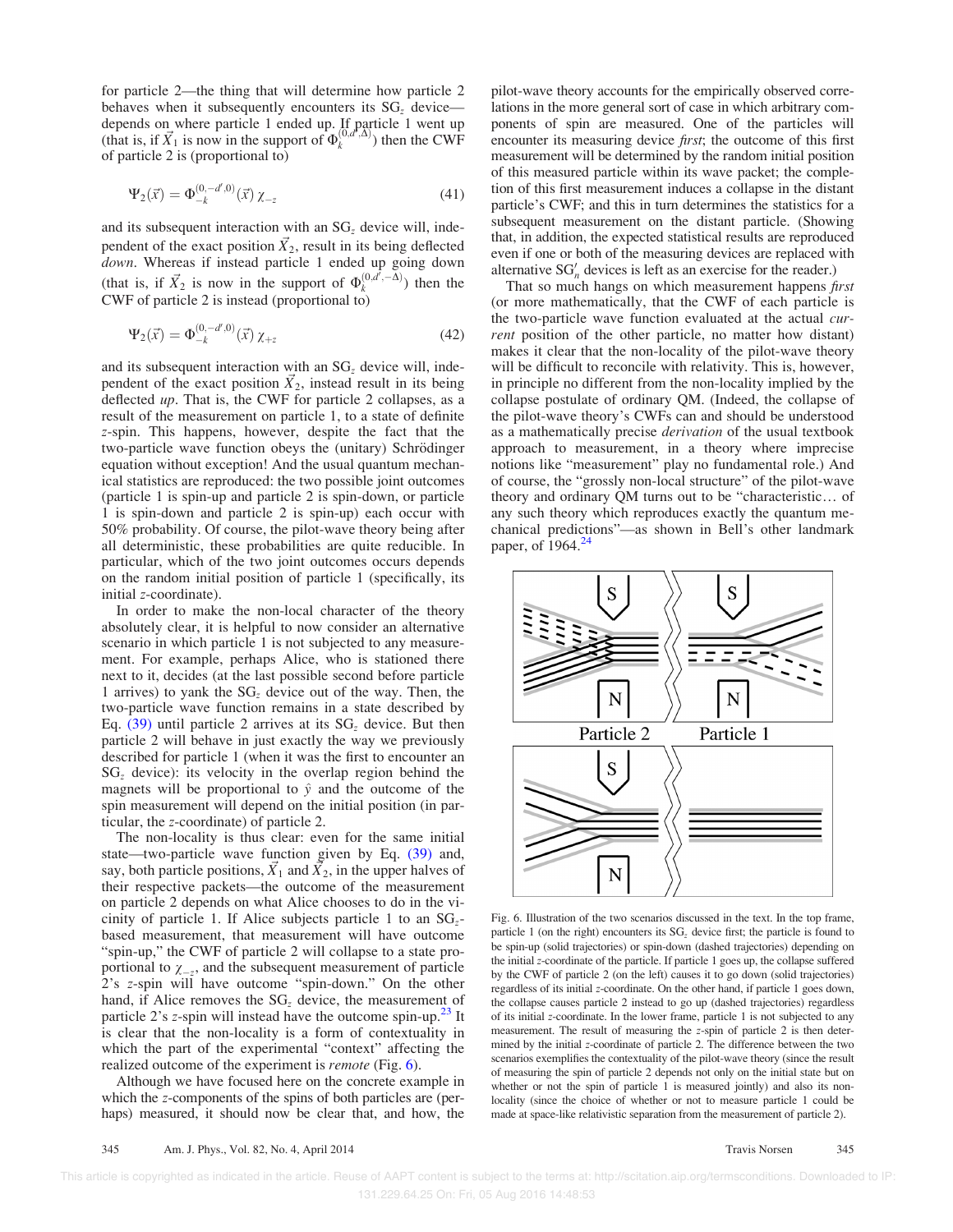#### VII. CONCLUSIONS

Contrary to an apparently widespread belief, the pilotwave theory has no trouble accounting for phenomena involving spin. It does so, actually, in the most straightforward imaginable way: the wave function (a scalar-valued field on the configuration space in the case of spinless particles) is replaced with the appropriate spinor-valued function, evolving according to the appropriate generalization of the Schrödinger equation, just exactly as in ordinary QM. The dynamical law for the motion of the particles, Eq. (2), doesn't change at all—one need simply recall, again from ordinary QM, that for particles with spin the definitions of both  $j_n$  and  $\rho$  involve summing over the spin indices. Thus understood, the pilot-wave theory reproduces the usual quantum statistical predictions for spin measurements (including sequences of measurements performed on a single particle, and joint measurements performed on pairs of perhapsentangled particles) but without any additional postulates or ad hoc exceptions to the usual dynamical laws. And it does this, incidentally, in a way that could have been anticipated: spin measurements too (like position measurements and measurements whose results are registered by the position of a pointer) ultimately come down to the position of a particle (downstream from an appropriate Stern-Gerlach device).

The theory exhibits "contextuality," as illustrated in the two examples discussed: the result of a measurement depends not only on the state of the particle prior to measurement but also on the measurement's specific experimental implementation. In particular, the outcome of a measurement of the z-component of the spin of a particle can depend on whether the spin is measured using an  $SG_z$  or an  $SG'_z$  device, and/or can depend on which (commuting) observable is also being jointly measured. Considered in the abstract, the idea of a contextual hidden variable theory perhaps sounds contrived and implausible. Such, at least, has apparently been the thinking behind the suggestions that the various "no hidden variables" theorems (due to von Neumann, Kochen-Specker, and so on) rule out the possibility of (or even an important class of) hidden variable theories. But the example of the pilot-wave theory shows, quite simply and conclusively, that they don't. And furthermore, like it or lump it, the theory (backed up by Bell's theorem) shows that there is nothing the least bit contrived or intolerable in the sort of contextuality that is required to eliminate the "unprofessionally vague and ambiguous" aspects of ordinary QM in favor of something clear and mathematically precise.<sup>2</sup>

The idea that there should be something contrived or intolerable about contextuality undoubtedly arises from the idea that, if a property really exists, measurement of it should—by definition—simply reveal its value. It would be hard, actually, to disagree with this sentiment. The key question, though, is precisely whether any such property exists. As has been discussed in illuminating detail in Ref. 25, the real lesson to be taken away from examining the pilot-wave perspective on spin is that so-called "contextual properties" (like the individual spin components in the pilot-wave theory) are not properties at all.26 They simply do not exist and there is nothing mysterious about this at all, just as there is nothing mysterious in the fact that the eventual flavor of a loaf of bread (which depends not just on the ingredients but also on how it is later baked!) is not a pre-existing property of the raw dough:

"Note that one can completely understand what's going on in [a] Stern-Gerlach experiment without invoking any putative property of the electron such as its actual z-component of spin that is supposed to be revealed in the experiment. For a general initial wave function there is no such property. What is more, the transparency of the [pilot-wave] analysis of this experiment makes it clear that there is nothing the least bit remarkable (or for that matter "nonclassical") about the nonexistence of this property."<sup>2</sup>

As explained by Bell, the appearance to the contrary—that is, the tacit assumption that there must be some real "z-component of spin" property that the measurements unveil seems to arise from the unfortunate and inappropriate connotations of the word "measurement":

"the word comes loaded with meaning from everyday life, meaning which is entirely inappropriate in the quantum context. When it is said that something is "measured" it is difficult not to think of the result as referring to some preexisting property of the object in question. This is to disregard Bohr's insistence that in quantum phenomena the apparatus as well as the system is essentially involved. If it were not so, how could we understand, for example, that measurement of a component of "angular momentum"—in an arbitrarily chosen direction—yields one of a discrete set of values? When one forgets the role of the apparatus, as the word measurement makes all too likely, one despairs of ordinary logic—hence "quantum logic." When one remembers the role of the apparatus, ordinary logic is just fine."<sup>29</sup>

Unfortunately, even some of the people in the best possible position to understand this important point—namely, proponents of the pilot-wave theory—have missed it and have thus pointlessly laden the theory with additional variables corresponding to such actual spin components. $30$  One goal of the present paper is thus to present, in a clear and accessible way, the simplest possible pilot-wave account of spin, in order to rectify misconceptions like that held by the anonymous referee quoted in the introduction.

Finally, note that it is by no means only champions of hidden variable theories that are sometimes seduced into thinking of spin components as real properties. Although the official party line of the orthodox quantum theory, as expressed, for example, in standard textbooks, is of course that there are no such things, one often finds that the authors, perhaps swept away by all the talk of "measuring" "observables," are somewhat conflicted about this. Townsend, for example, whose beautiful textbook begins with five full chapters on spin, stresses early on that, because the operators corresponding to distinct spin components fail to commute, "the angular momentum never really 'points' in any definite direction."<sup>31</sup> This already implies the usual, orthodox view that there is simply no such thing as a spin angular momentum vector, pointing in some particular direction, at all.

And yet—even for Townsend, who is far more careful about this issue than most authors $32$ —there is a tendency to occasionally slip into suggesting that there is such a thing, or at least that (even though there isn't) it is sometimes helpful to pretend that there is. Thus, for example, Townsend later explains that "placing [a spin-1/2] particle in a magnetic field in the z direction rotates the spin of the particle about the z-axis as time progresses…" We also find statements about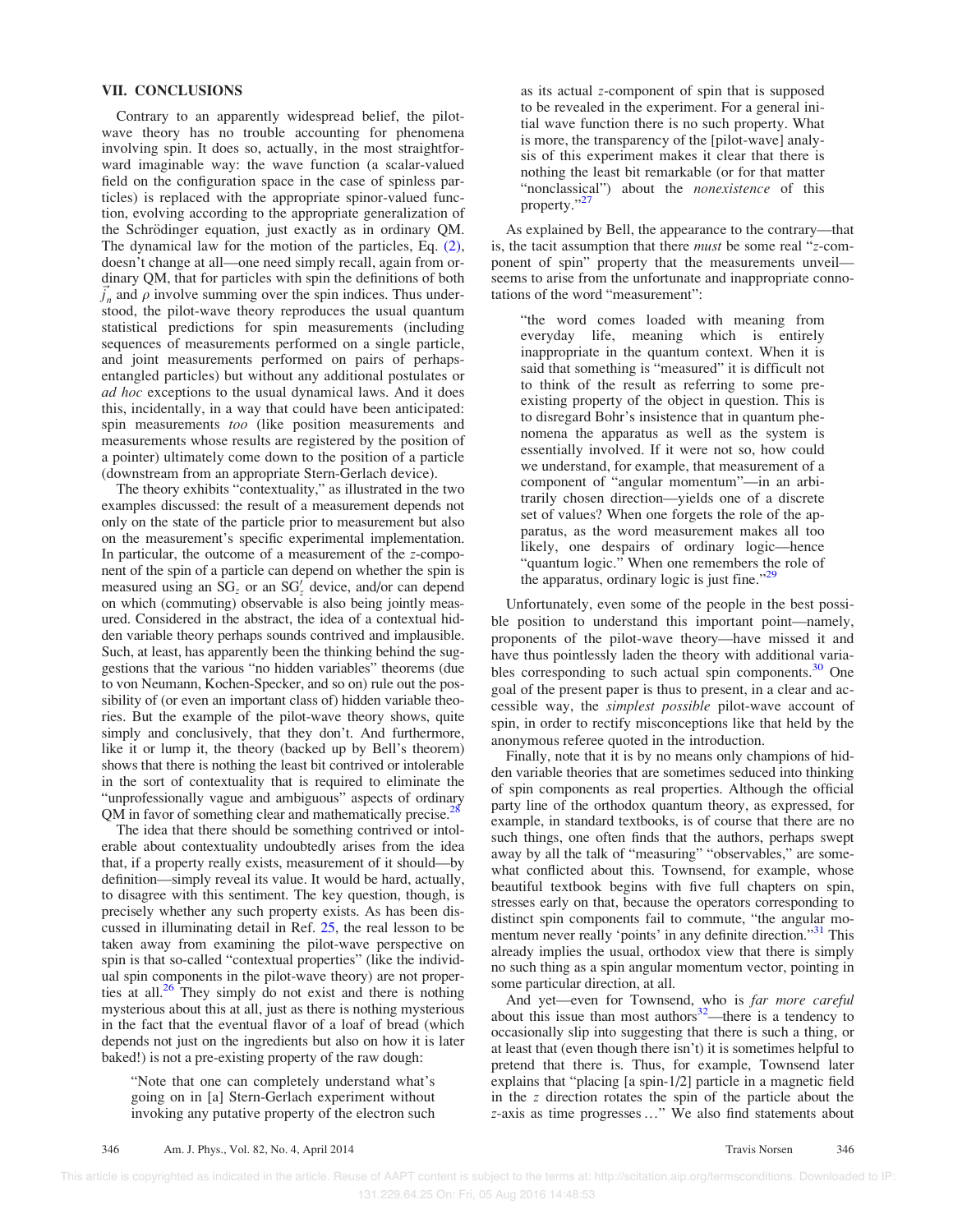how, for example, in the weak decay of the muon, "the positron is preferentially emitted in a direction opposite to the spin direction of the muon" and even a description of  $\langle +x | \psi(t) \rangle$ and  $\langle +y|\psi(t)\rangle$ , the amplitudes for a particle in spin state  $|\psi(t)\rangle$  to be found, respectively, spin-up along the x- and ydirections, as "the components of the intrinsic spin in the  $x - y$ plane." So perhaps after all particles do have definite spin vectors? No, Townsend reminds us that this language and the associated physical picture are not to be taken too seriously:

"However, we should be careful not to carry over too completely the classical picture of a magnetic moment precessing in a magnetic field since in the quantum system the angular momentum … of the particle cannot actually be pointing in a specific direction because of the uncertainty relations …" [Emphasis added.]

It is not my intention here to criticize Townsend's text, which I really do think is wonderful. Surely it would be made much worse if all the linguistic shortcuts criticized above were "fixed." (Just imagine the dreariness and impenetrability of a textbook that explained, for example, that "the positron is preferentially emitted in a direction opposite to the direction along which measurement of the muon's spin, should such a measurement have been performed prior to its decay, would have given the highest probability of yielding the outcome 'spin-up.'") Nevertheless, there really is a sense—highlighted especially by Townsend's use of the word "too" in the passage just quoted—in which the orthodox view insists on *retaining* the classical picture (of a little spinning ball of charge with definite spin angular momentum vector) but simultaneously apologizing for this, by demanding that the picture not be carried over *too* completely, not be taken *too* seriously.

The reason for this schizophrenia, I suspect, is that orthodox quantum physicists are, after all, physicists. They cannot just "shut up and calculate"—not completely. They need some sort of visualizable picture of what, physically, the mathematical formalism describes, or they simply cannot keep track of what in the world they are talking about.<sup>33</sup> So they retain the classical picture while simultaneously, out of the other sides of their mouths, rejecting it.

Perhaps then, at the end of the day, the most important thing about the pilot-wave perspective on spin is simply that it provides a picture of what might actually be going on physically in phenomena involving spin—a picture that does not involve any spinning balls of charge, but which is nevertheless completely and absolutely *clear* and *precise* and which *can be* taken seriously, without apologies or double-speak.

#### ACKNOWLEDGMENTS

Thanks to George Greenstein for organizing the wonderful series of meetings at which I had the opportunity to first try out some of this material on a live audience. Philip Pearle, John Townsend, Roderich Tumulka, and two anonymous referees provided helpful comments on an earlier draft.

<sup>1</sup>T. Norsen, "The pilot-wave perspective on scattering and tunneling," Am. J. Phys. <sup>81</sup>(4), 258–266 (2013). <sup>2</sup>

for example, "an electron." Of course, according to orthodox QM, an electron is not literally a particle in the sense of being a point-like object following a definite trajectory. Whereas, according to the pilot-wave theory, a single electron comprises both a quantum wave and a (literal) particle. Readers are hereafter assumed to be able to judge, from the context, in which sense the word "particle" is used.

<sup>4</sup>W. Pauli, "Über den Zusammenhang des Abschlusses der Elektronengruppen im Atom mit der Komplexstruktur der Spektren," Z. Phys. 31, 765-783 (1925).

<sup>5</sup>See, for example, Lubos Motl, "David Bohm born 90 years ago," <http:// motls.blogspot.com/2007/12/david-bohm-born-90-years-ago.html>. <sup>6</sup>

<sup>6</sup>S. Kochen and E. Specker, "The problem of hidden variables in quantum mechanics," J. Math. Mech. 17, 59-87 (1967).

N. D. Mermin, "Hidden variables and the two theorems of John Bell," Rev. Mod. Phys. 65(3), 803-815 (1993).

<sup>8</sup>D. Bohm, R. Schiller, and J. Tiomno, "A causal interpretation of the Pauli equation (A)," Suppl. Nuovo Cimento 1, 48–66 (1955); see also T. Takabayasi, "The vector representation of spinning particle in the quantum theory, I," Prog. Theor. Phys. 14, 283-302 (1955).

<sup>9</sup>See, e.g., C. Dewdney, P. R. Holland, and A. Kyprianidis, "What happens in a spin measurement," Phys. Lett. A 119, 259–267 (1986); C. Dewdney, P. R. Holland, and A. Kyprianidis, "A causal account of non-local Einstein-Podolsky-Rosen spin correlations," J. Phys. A 20, 4717–4732

- $^{10}$ J. S. Bell, "Introduction to the hidden variable question," Proceedings of the International School of Physics 'Enrico Fermi,' Course IL: Foundations of Quantum Mechanics (Academic, New York, 1971), pp. 171–181. A somewhat more detailed elaboration can be found in J. S. Bell, "Quantum mechanics for cosmologists," in Quantum Gravity 2, edited by C. Isham, R. Penrose, and D. Sciama (Clarendon Press, Oxford, 1981), pp. 611–637. Both essays are reprinted in J. S. Bell, Speakable and Unspeakable in Quantum Mechanics, 2nd ed. (Cambridge U.P.,
- <sup>11</sup>W. Gerlach and O. Stern, "Der experimentelle Nachweis der
- Richtungsquantelung im Magnetfeld," Z. Phys. 9, 349–352 (1922). <sup>12</sup>Note that this expression for the field is simplified and idealized: A more precise expression would involve field components perpendicular to  $\hat{z}$  which would allow the divergence of  $\vec{B}$  to vanish, as it of course should as well as a large constant field in the z-direction. As it is usually explained, this large constant field causes rapid precession about the z-axis: This makes any transverse forces (that would otherwise arise from the transverse magnetic field gradients) average to zero. It is much simpler, though, to simply look the other way in regard to the violation of Maxwell's equations, and thus avoid needing to talk about any of these subtleties, by simply pretending that Eq. (6) accurately describes the field
- to which the particles are subjected.<br><sup>13</sup>If the reflected wave term from Eq.  $(14)$  is retained, the detailed particle trajectories are a little more complicated. During the time period when the incident and reflected packets overlap, the particle velocity in that  $(y < 0)$ overlap region is slightly oscillatory, with an average velocity—in precisely, the sense explained and used in the earlier paper—that is slightly less than  $\hbar k/m$  by an amount proportional to  $(\kappa z)^2$ . Thus, particles very near the trailing edge of the incident packet will in fact be overtaken by the trailing edge of the packet before reaching  $y = 0$  and will hence be swept away, back out to the left, by the reflected packet. In short, particles that happen to begin in a small (parabolic) slice near the trailing edge of the incident packet will not behave as described in the main text, but will instead reflect. The behavior of the particles that do transmit through to the  $y > 0$  region, however, is (in the applicable  $\kappa w \to 0$  limit) unaffected. So we will continue to suppress discussion at this level of detail in the main text.
- $14$ D. Bohm and B. Hiley, The Undivided Universe (Routledge, London,
- 1993), pp. 73–78.  $15$ Actually there is one subtle point that deserves to be addressed. In analyzing the measurement of z-spin, we have assumed that the incident wave packet has an essentially rectangular cross-sectional profile, with (as mentioned explicitly) some width w along the z-direction and (as only really assumed tacitly) some width  $w'$  along the x-direction. This makes the problem "effectively 2D" in the sense that (for the width- $w'$  range of x-values where the wave function has support and where the particle might therefore be) nothing depends on  $x$ . If, however, the incident wave function is the same but the SG apparatus is rotated through some arbitrary angle (not an integer multiple of  $90^\circ$ ), this nice symmetry is spoiled. Everything still works as claimed; it's just that one has to think a little bit (about, e.g., slicing the 3D wave packet up into a stack of planes perpendicular to  $\hat{n}$ ) to

a)Electronic mail: tnorsen@smith.edu

<sup>&</sup>lt;sup>2</sup>S. Goldstein, D. Dürr, and N. Zanghí, "Quantum equilibrium and the origin of absolute uncertainty," J. Stat. Phys. <sup>67</sup>, 843–907 (1992). <sup>3</sup>

 ${}^{3}$ Note that here, in discussing the measurement from the point of view of orthodox QM, the word "particle" is used in an extended sense—meaning,